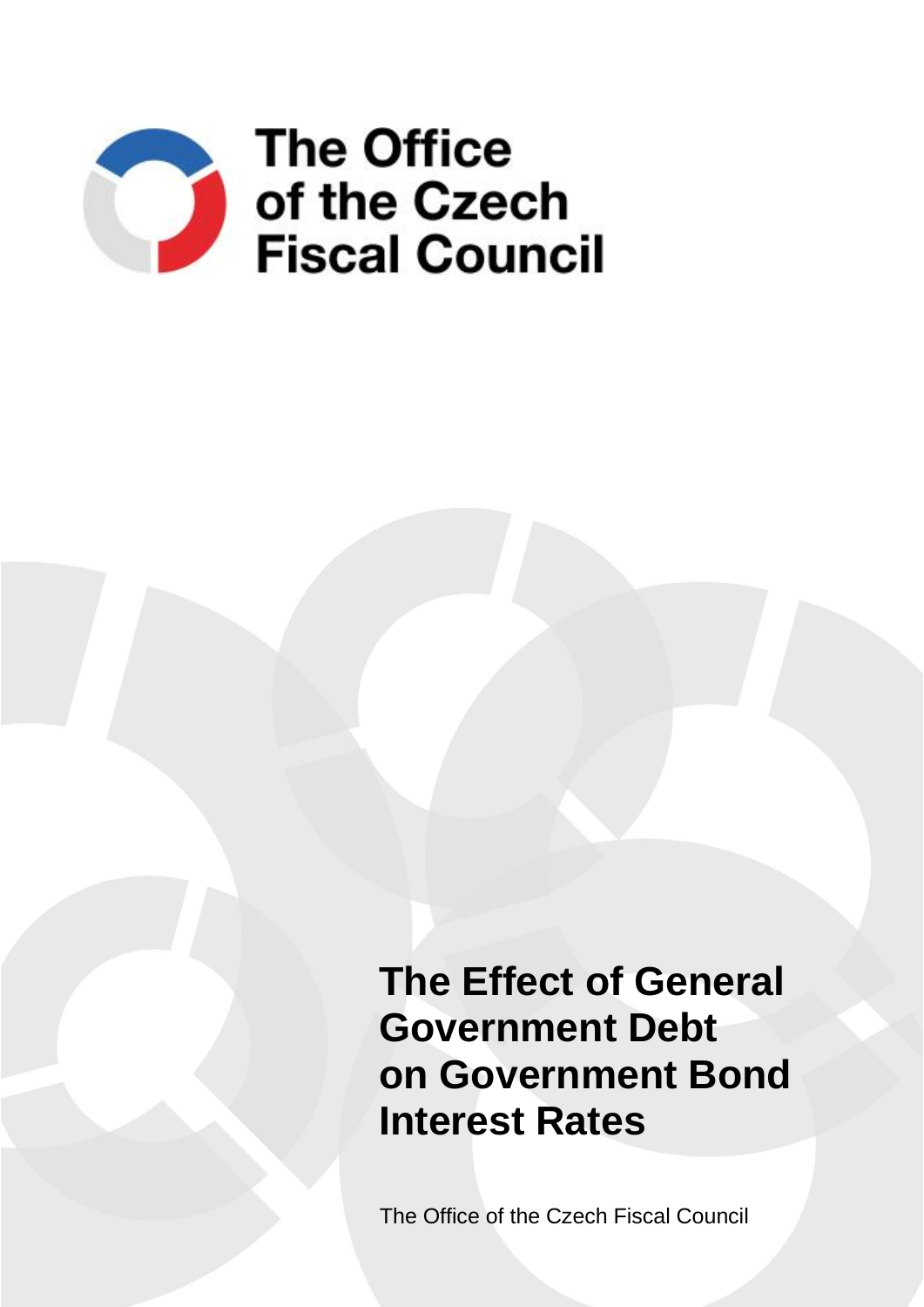### **The Effect of General Government Debt on Government Bond Interest Rates**

Research Study Macroeconomic and Fiscal Analyses Section February 2020 Ivana Tománková (ivana.tomankova@unrr.cz) The Office of the Czech Fiscal Council Holečkova 31, 150 00 Prague 5

> phone: 277 771 010 e-mail: podatelna@unrr.cz www.unrr.cz/en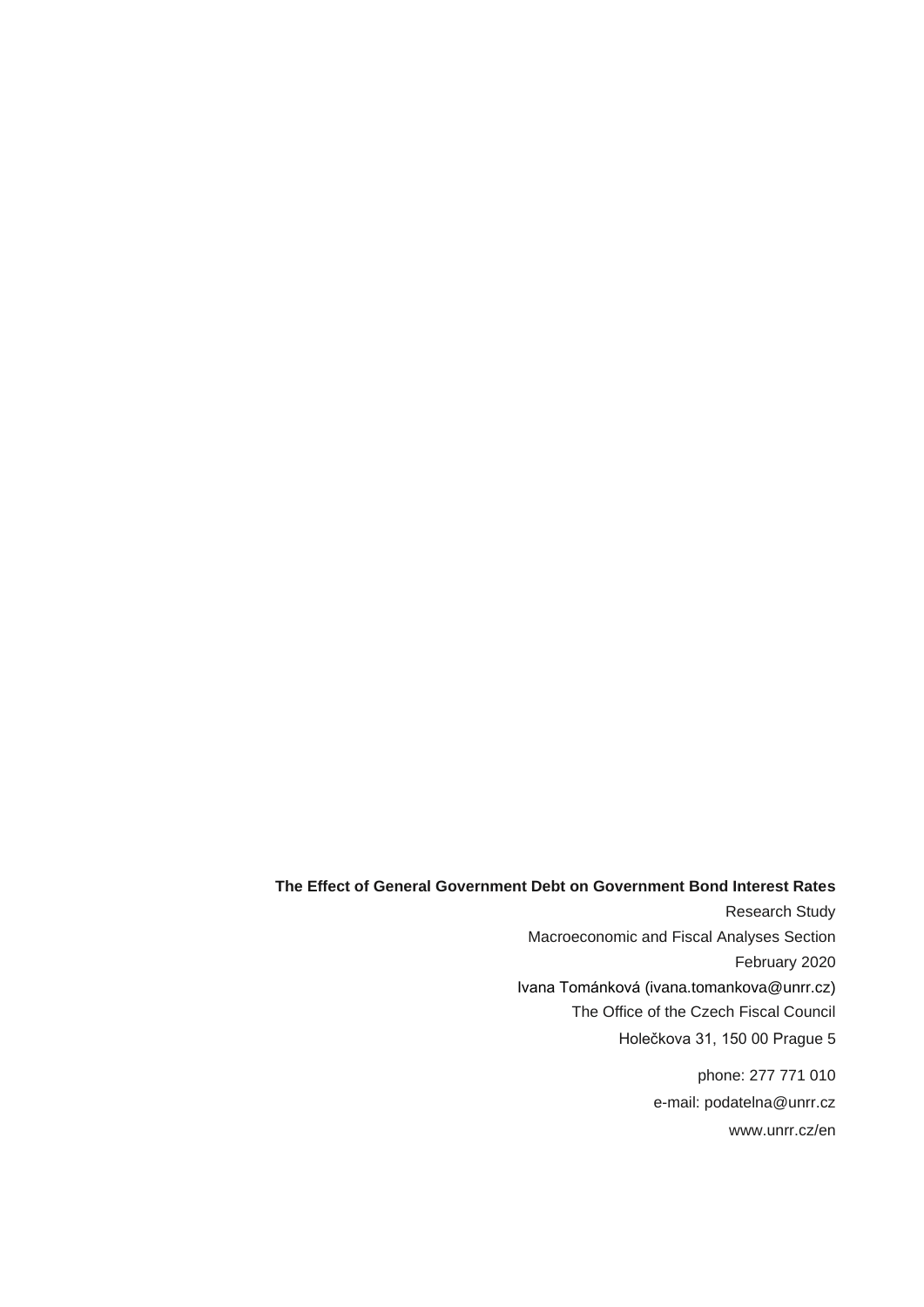# **Introduction**

A key determinant of the long-term sustainability of public finances is the difference between the interest rate that the government must pay on its debt and the nominal growth rate of the economy. The greater this interest-growth differential, the greater the budget surpluses the government must run in order to stabilize the debt-to-GDP ratio.

When analysing the long-term sustainability of public finances, one should consider not only the size of public sector debt and the interest rate paid on it, but also the link between them. Taking the effect of debt on government bond interest rates into account influences not only the size of the debt, but also the time left until legislative debt brakes are hit.

This study is linked to an earlier publication of the Czech Fiscal Council (CFC) that showed that a feedback loop between debt and interest rates accelerates debt growth.<sup>1</sup> In incorporating this feedback loop into its reports, the CFC aims for a logical consistency with economic theory, specifically with the concept of the risk premium.

Quantifying the relationship between debt and government bond interest rates is challenging, not only because it likely varies over time. Existing research informs us that this relationship is all but straightforward. Moreover, one might be led to believe that sovereign risk premia are of little relevance to the Czech Republic, whose debt-to-GDP ratio fluctuates around 30%. Yet, to long-term projections, often characterized by population ageing, the relationship does indeed matter.

Several factors affect the estimation of the relationship between debt and interest rates. The 2008 financial crisis, as well as the subsequent sovereign debt crises, have instilled in financial markets a sensitivity to default risk that perhaps borders on over-sensitivity. At the same time, convergence processes to more developed economies put downward pressure on risk premia. Government bonds of individual countries are substitutes (to varying degrees) and this makes the relationship between debt and interest rates in one country subject to developments abroad. Central banks also play an important role, as their monetary-policy decisions influence yield spreads of government bonds between countries.

This paper quantifies the effect of general government debt on the interest rate on long-term bonds issued by the central government. We use two types of models, a pooled mean group (PMG) model and a fixed-effects model. The data sample consists of EU countries, which provides for estimating the relationship between debt and interest rates with much higher debt-to-GDP ratios than have been observed in the Czech Republic so far. Due to the Great Recession probably having shifted investors' risk perceptions, our sample begins in 2008.

The paper proceeds as follows. The first chapter presents the existing literature, focusing on postcrisis research. The second chapter surveys how fiscal councils abroad choose to address the feedback loop between debt and interest rates. The third chapter describes the methods and data sample used and the fourth one presents the resulting estimates. The last chapter concludes with a more general discussion of the results.

# **1 Literature Review**

According to macroeconomic theory, fiscal expansion increases the interest rate in the economy, which in turn leads to a decrease in investment, and thus to a lower economic growth potential. The difference between the interest rate at which the government borrows and the nominal growth rate of the economy is key to fiscal sustainability. A higher interest rate means higher debt service costs, higher government expenditures, and thus a lower budget balance, while weaker economic growth translates into accelerated debt growth relative to GDP. Over the past decade, several studies have investigated the determinants of the interest rate at which the government is able to borrow, as well as the relationship between debt and interest rates on government bonds.

In contradiction to theory, some empirical studies uncover a negative relationship between government debt and government bond interest rates. Ardagna et al. (2007) attribute such a negative relationship to portfolio and liquidity effects. When investors, despite growing indebtedness, perceive newly issued bonds to be of high quality, they buy them instead of the previously available lower-quality

<sup>1</sup> Czech Fiscal Council: Report on the Long-Term Sustainability of Public Finances, June 2019, p. 43.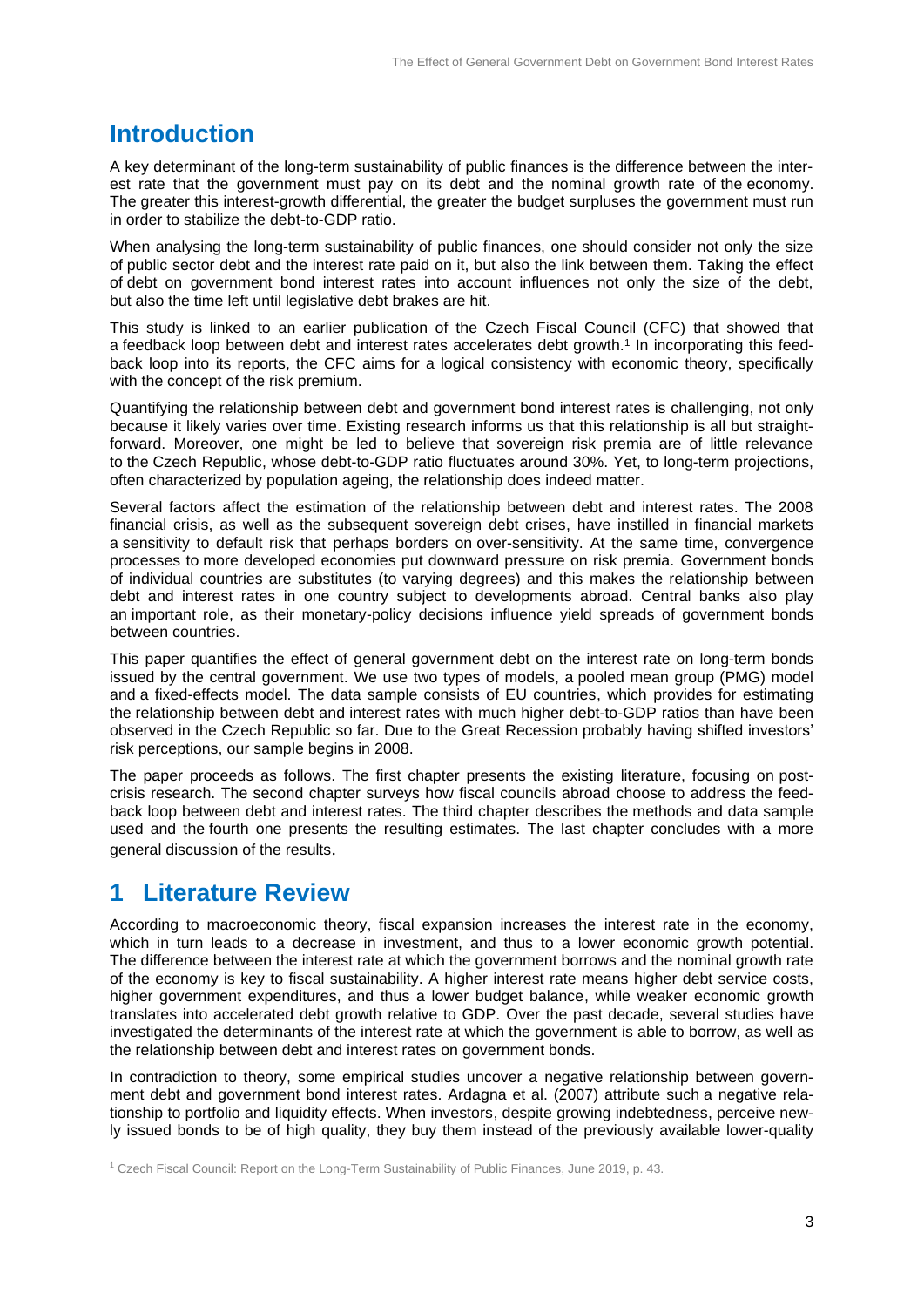bonds, so their price rises and the interest rate falls (the portfolio effect); perhaps investors from developing countries are willing to buy newly issued bonds of indebted, developed countries or regulatory requirements on institutional investors fuel the demand for government bonds.<sup>2</sup> The liquidity effect denotes the fact that the greater the volume of government bonds issued, the easier it is for investors to purchase and sell them. Higher liquidity stimulates investor interest and the demand for bonds rises. Again, their price increases and their interest rate falls. Because of the liquidity effect, countries with higher debt may afford to offer lower interest rates on their bonds.

From the viewpoint of the post-crisis literature, the relationship between debt and interest rates as described neglects the role of risk and of the behavioural and psychological aspects of risk assessment and perception. When pre-crisis studies mention the risk premium, it is usually in connection to an impending default. These studies view the demand for a risk premium as a signal of trouble rather than a persistent component of the link between debt and interest rates. However, this changed with the experience of the financial and sovereign debt crises. Risk aversion has become a cornerstone of the post-crisis considerations of the effect of fiscal indicators (debt, deficit) on government bond interest rates (see, for example, Haugh et al., 2009).

The risk premium, which is embodied in the interest rate, consists of premia for liquidity and default risks. Risk-neutral investors require – as compensation for accepting the risk of default – a premium equal to the expected loss of the real value of the debt (Alcidi and Gros, 2018, 2019). This expected loss increases with the amount of debt, as the probability of funds being returned declines. Even though increased expenditures (e.g., pensions) need not affect the capacity of government to repay its bonds outstanding directly, they may be sending a more general signal about its ability to manage public finances (Haugh et al., 2009). Furthermore, a high and growing debt provides an incentive for the government to devalue it via default or inflationary monetary policy of the central bank. Some investors are risk-averse rather than risk-neutral; and since risk aversion fluctuates over time, the relationship between debt and interest rates may vary, even in the absence of any changes in the expected loss, amount of debt, inflation or default risk (Alcidi and Gros, 2018, 2019).

In the post-crisis period, responses of financial markets represent a growing constraint on fiscal policy. According to Haugh et al. (2009), prior to the 2008 crisis this constraint was diluted by abnormally low risk aversion. Turner and Spinelli (2012) argue that sovereign debt risk premia nowadays play a more important role in determining the interest rate on government bonds than before the crisis. On a sample of 23 OECD countries between 1980 and 2010, they estimate the following relationship: each percentage point of the debt-to-GDP ratio above 75% increases the interest rate-growth differential by 4 basis points.<sup>3</sup> The effect is lower in the pre-crisis period (3 basis points) than after the crisis (8 basis points), with the euro area countries accounting for the larger part of the increase.<sup>4</sup> In a followup study that includes 22 OECD countries between 1980 and 2012, Turner and Spinelli (2013) explicitly report an estimate for the countries outside of the euro area: an additional percentage point of the debt-to-GDP ratio in excess of 75% increases the differential by 2.5 basis points, when financed entirely from domestic sources, and by 3.5 to 5 basis points when financed from abroad.

Some institutions and international organizations, such as the International Monetary Fund (IMF), the European Commission (EC), and the Organization for Economic Co-operation and Development (OECD), regularly assess their members' debt sustainability. This requires the expected future interest rates on government bonds to be determined. A common approach is to view the interest rate on government bonds as the sum of the risk-free interest rate and risk premia (Alcidi and Gros, 2018).<sup>5</sup>

When determining the risk premium, the institutions mentioned rely on the relationship between debt and government bond interest rates observed in the past. The OECD works with a risk premium of 4 basis points per each percentage point of debt in excess of 75% of GDP (Turner and Spinelli, 2012). The IMF uses 3 basis points and a 60% threshold, while the EC opts for 4 basis points

<sup>&</sup>lt;sup>2</sup> The Basel regulatory framework for banks assigns a low risk weight to government bonds.

<sup>&</sup>lt;sup>3</sup> Under the assumption of a constant growth rate of the economy, debt would affect the differential through the interest rate.

<sup>4</sup> Prior to the crisis, there was pronounced convergence of long-term government bond interest rates in the euro area. This process was so marked that it masked the characteristics of individual countries, including their indebtedness (Turner and Spinelli, 2012). Janáček et al. (2012, p. 125), too, note the emergence of the relationship between debt and interest rates after the crisis.

<sup>&</sup>lt;sup>5</sup> The interest rate on U.S. Treasury Bonds or on German or Swiss government bonds is usually used to proxy the risk-free rate.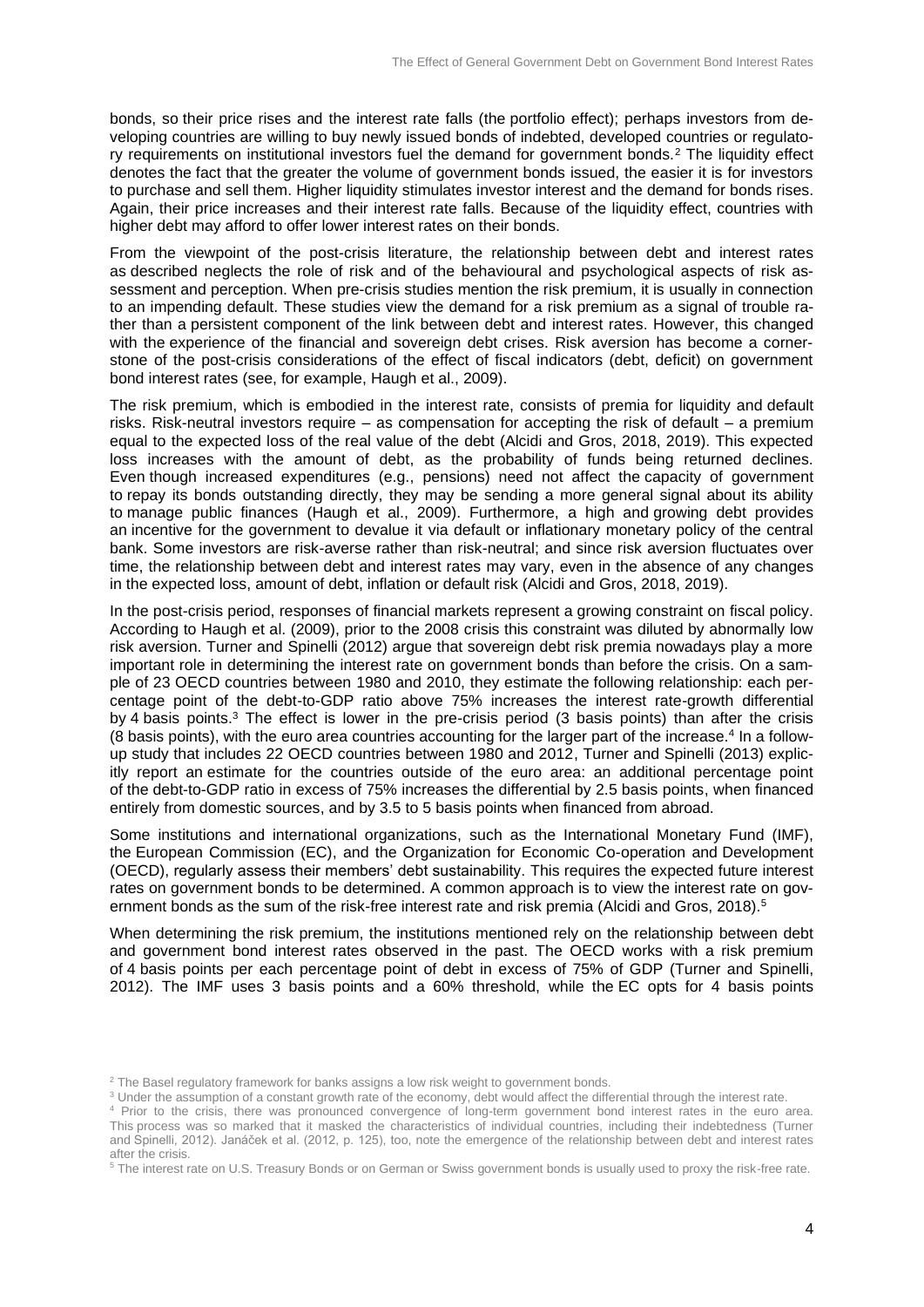and a 60% threshold (Alcidi and Gros, 2018).<sup>6</sup> The IMF and the EC consider a floor to the interest rate of 4.5 and 5%, respectively; the figures are based on a long-term historical average. The risk premium usually applies to long-term debt only, i.e., to ten-year government bonds (Alcidi and Gros, 2018). In the case of short-term debt, the risk premium tends to be substantially lower or is not applied at all (Alcidi and Gros, 2018).

Kučera et al. (2017) and Kučera and Szabo (2019) estimate the neutral Czech bond yield curve and identify three types of risk premia. The term premium relates to the uncertainty regarding the future value of money; the credit risk premium is linked to fiscal health and the risk of default. The last one, the portfolio effect, has to do with specific demand effects. According to Kučera et al. (2017), an increase in the GDP growth rate leads to a decrease in the interest rate on long-term government bonds by 0.35 percentage points. This is attributable to lower long-run uncertainty and reduced credit risk: higher GDP growth lowers the interest rate-growth differential, strengthening sustainability and mitigating the risk of default on government debt. The increase in long-term interest rates in 2009– 2012 was due to the credit risk premium. Because the risk of default on government debt rises with the length of the time period under consideration, the influence of fiscal health is observed primarily for interest rates on long-term government debt. The importance of fiscal health to the credit risk premium increases with bond maturity and converges to zero for short-term bonds (Kučera et al., 2017).

# **2 Fiscal Councils' Practices**

Fiscal councils of Slovakia, the U.S., and the U.K. consider the relationship between debt and government bond interest rates in their reports.<sup>7</sup>

# **2.1 Slovakia**

The Slovak Council for Budget Responsibility (CBR) applies an interest-rate penalty of 1.3 percentage points per percentage point of the debt-to-GDP ratio, when debt stands at 40% of GDP and the current account is balanced (CBR Secretariat, 2014, p. 51). The CBR models the response of the interest rate to debt as non-linear, so the debt penalty per percentage point of debt to GDP increases as debt grows. Incorporating this penalty into the long-term sustainability analysis for Slovakia means that the debt-to-GDP ratio is projected to reach 80% some 4 years earlier than would be the case if the penalty were neglected (CBR Secretariat, 2014).

The CBR has estimated the relationship from a regression analysis with 2000Q4–2013Q3 quarterly data on the V4 countries (Slovakia, Czech Republic, Poland, Hungary). Spreads on government bonds relative to Germany are the explained variable. The explanatory variables include the square of the debt-to-GDP ratio, the current account balance (in % of GDP and net of transfers), and one- and two-period lagged values of the explained variable. The model is estimated with two-stage least squares. Lagged values of the explanatory variables (debt and current account) are employed as instruments (CBR Secretariat, 2014, appendix 8).

# **2.2 United States**

The U.S. Congressional Budget Office (CBO) considers the period 1990–2007 when determining interest rates. This period was characterized by stable inflationary expectations and an absence of serious economic slowdowns or financial crises.<sup>8</sup> When forecasting expected interest rates on government bonds, the CBO compares the values of their determinants in the past with their expected values in the future. The factors considered include, among others, labour force growth, total factor productivity growth, and debt (CBO, 2019). CBO bases its estimates of the effects of labour force growth and federal debt on government bond interest rates on the data available, as well as on theoretical

<sup>&</sup>lt;sup>6</sup> Even though the parameters used by the IMF and the EC differ by a mere basis point, they may lead to opposite conclusions on debt sustainability, due to a self-reinforcing mechanism (feedback loop) between debt and interest rates. Alcidi and Gros (2018, p. 23) offer a numerical example.

<sup>7</sup> Determined by researching the publications available on the websites of fiscal councils in Anglo-Saxon countries and of the fiscal councils which are part of the EU Independent Fiscal Institutions network. The list therefore need not be exhaustive.

<sup>&</sup>lt;sup>8</sup> Given the U.S. dollar's role as a worldwide reserve currency and unit of account, the U.S. risk premium is both low and specific.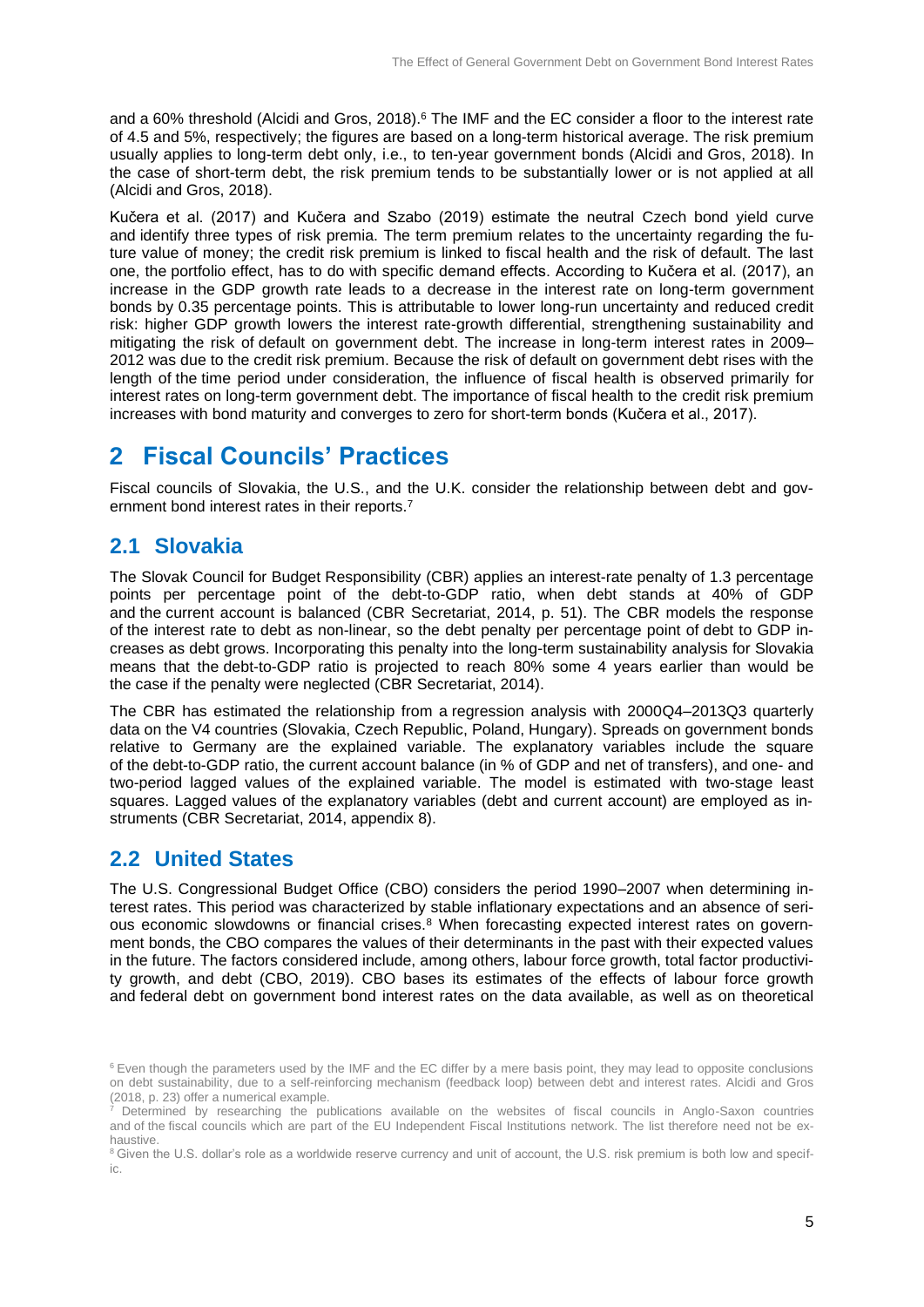models and the existing literature. Market expectations about the risk premium are inferred from the yield on thirty-year Treasury bonds.

In its publications, the CBO explicitly draws attention to the risks of a high and growing federal debt, cautioning against a slowdown of economic growth in the long run and increasing debt service costs, which would entail an outflow of capital abroad. High and growing debt puts upward pressure on the interest rate, by impairing investors' confidence in the U.S. fiscal position and the U.S. dollar, as well as by increasing inflationary expectations. Nonetheless, according to the CBO, there is no known value of the debt-to-GDP ratio, beyond which a fiscal crisis would become likely or unavoidable (CBO, 2019).

# **2.3 United Kingdom**

The approach of the U.K. Office for Budget Responsibility (OBR) to debt and interest rates evolved gradually. Early OBR reports on sustainability (e.g., OBR, 2011) do not incorporate the sovereign risk premium in their debt projections. They do, nonetheless, provide an alternative scenario in which an increase in the budget deficit by one percentage point increases the interest rate by 20 to 30 basis points; the figures were adopted from earlier IMF and CBO studies (OBR, 2011, pp. 81-82). More recent reports (e.g., OBR, 2018) apply the assumption that the interest rate-growth differential equals 0.2 percentage points; thus, they set the long-term interest rate slightly above the long-term growth rate of the economy. This baseline projection is supplemented with sensitivity scenarios, in which the differential is one percentage point higher/lower than the 0.2 baseline.

# **3 Data and Methods**

This study estimates the relationship between debt and the interest rates on government bonds with annual data of EU countries between 2008 and 2018. This period is chosen in respect of the fact that the financial crisis and subsequent sovereign risk crises have changed how capital markets perceive risk. Estimates based on data from the pre-crisis period need not be relevant to the present, as risk aversion before the crisis was abnormally low (Haugh et al., 2009) and the link between fiscal indicators and government bond interest rates was therefore weaker (Turner and Spinelli, 2012). However, one should also keep in mind that, in the period chosen, the European Central Bank (ECB) as well as some national central banks have been performing quantitative easing, and thereby affecting government bond prices and interest rates.

Given the divergent behaviour of some key economic and fiscal variables in the euro area and the non-euro EU countries, we perform separate estimations on the sample of nine non-euro EU countries and the sample of seventeen euro-area countries.<sup>9</sup> The euro-area sample allows for estimating the relationship of interest at high debt<sup>10</sup> not yet common in the non-euro EU countries. Furthermore, the common currency does not require controlling for some difficult-to-measure factors, such as expected exchange rate movements and exchange rate risk, expected inflation or central banks' credibility. The downside, however, is that, because of the common currency and the ECB's quantitative easing as well as its implicit guarantees to use this unconventional measure if need be, the relationship between government debt and interest rates may be specific to the euro-area, i.e., different from the relationship in the Czech Republic.

The literature offers no straightforward recommendation for modelling the relationship between fiscal variables and government bond interest rates. For example, Ardagna et al. (2007) suggest including both debt and deficit as explanatory variables, while Engen and Hubbard (2004) link the level of the interest rate to the level of debt, and the change in the interest rate to the budget balance, which, in economic (though not accounting) terms, corresponds to the change in debt.

The resulting estimates vary with the fiscal and control variables included in the model specifications as well as with the estimation method. For this reason, multiple model specifications are reported in what follows. Two types of models are used: a fixed-effects model and a pooled mean group model (Pesaran et al., 1999).

<sup>9</sup> The sample of non-euro EU countries includes Bulgaria, Croatia, Czech Republic, Denmark, Hungary, Poland, Romania, Sweden, and the United Kingdom. The euro-area sample includes all 19 euro-area countries except Estonia and Luxembourg. Moving Denmark, whose currency is pegged to the euro, from one sample to the other does not affect the estimation results. <sup>10</sup> In the empirical part, "debt" refers to the debt-to-GDP ratio.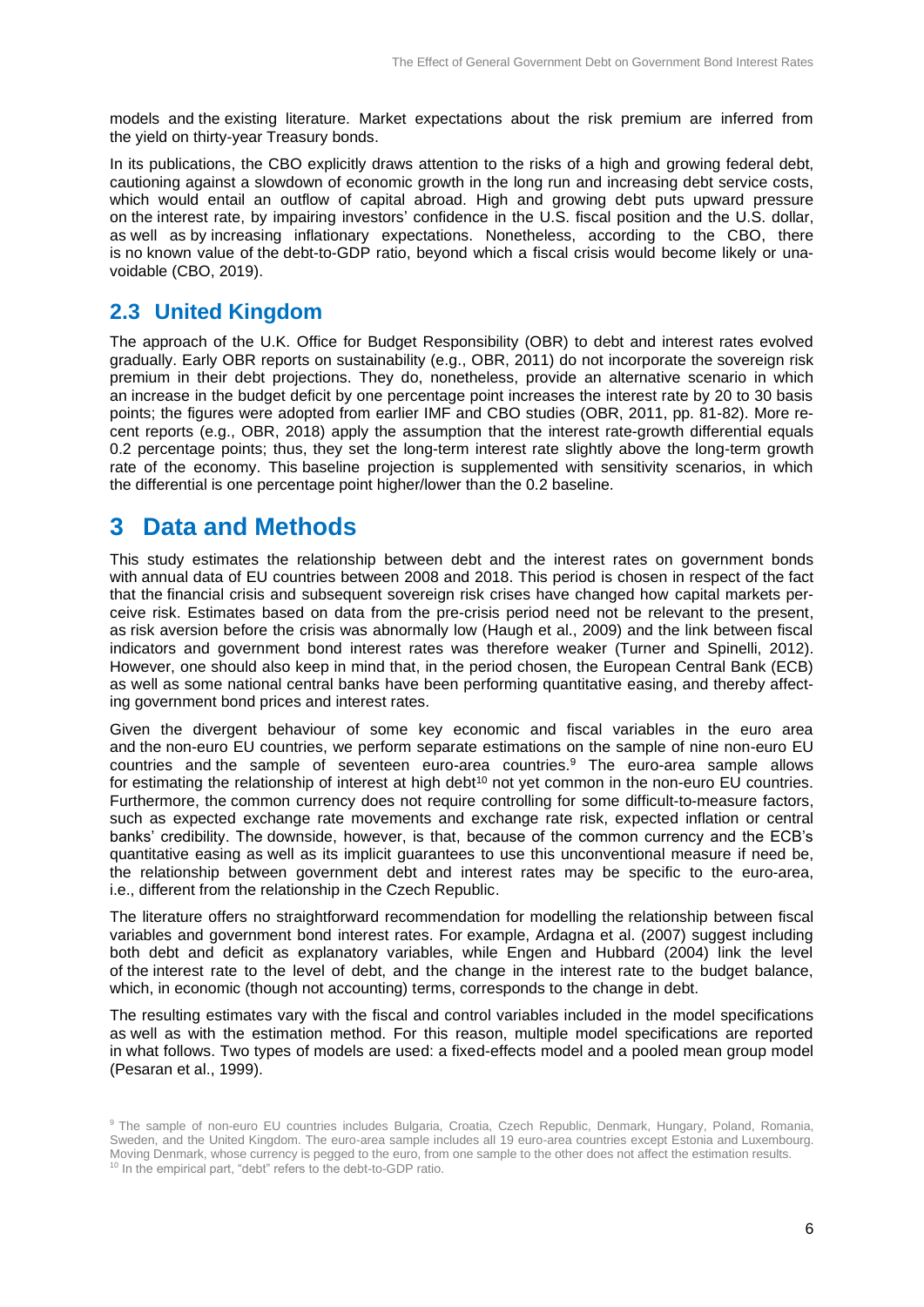For the fixed-effects model to capture a long-run relationship, the included variables must be either stationary, or integrated of the same order and cointegrated. Fixed effects can control for a range of supply and demand factors not included in the model, provided the factors are constant in time (country-specific fixed effects) or affect the countries included in the sample in the same manner (period-specific fixed effects).

In the pooled mean group (PMG) model, the explained variable is of type  $I(1)$ , while among the explanatory variables both I(1) and I(0) variables may appear. The PMG model is constructed to distinguish between short- and long-run relationships. The long-run relationship is a cointegration relationship between I(1) variables, while first differences of I(1) variables and I(0) variables enter into the short-term part of the model. The existence of a long-run relationship indicates, in economic terms, that the system of variables tends to converge to some long-run equilibrium. In the PMG model, the long-run relationship is assumed to be common to all countries in the sample. The process of convergence toward the equilibrium, however, may occur at a different speed in each country. The PMG model coefficients are estimated with the maximum likelihood method.

The variables' allocation to individual specifications is driven primarily by the requirements for types of variables. Variables are included in order to avoid the omitted variable bias and to limit serialand cross-dependence in the residuals. Specifications are evaluated based on the robustness of the coefficient estimate for the debt variable, and also based on the Akaike information criterium (AIC), the adjusted coefficient of determination (adjusted  $R^2$ ), and the goodness of fit of estimated and actual values.

Sometimes, expressing variables in spreads (differences) relative to Germany helps stationarize them or eliminates shocks hitting countries across the EU. While it is preferable to estimate relationships between variables expressed in the same manner, i.e., either as levels or spreads, this is not always possible, since some variables are not of the required type when expressed in the preferred manner. In such cases, we resort to including explanatory variables that differ from the explained variable in how they are expressed. In the literature, one finds studies which explain spreads in interest rates with variables in spreads as well as in levels. The second approach implicitly assumes that the value of the explanatory variable in the reference country (in our case Germany) is risk-free.

The interest rate is defined as the yield rate on ten-year government bonds, expressed either in nominal or real terms. The real interest rate is derived from the nominal one, by ex-post adjustment for inflation through the GDP deflator or a two-year average of the harmonized index of consumer prices (HICP).<sup>11</sup>

As for the fiscal variables, this paper focuses on the debt of the general government (sector S.13 in the 2010 European System of Accounts).<sup>12</sup> Table 1 lists and defines the variables used henceforth. Subscripts *i* and *t* denote the country and time period, respectively.

| <b>Variable</b>           | <b>Description</b>                                                                                                                                                                                                         | <b>Source</b>                                  |
|---------------------------|----------------------------------------------------------------------------------------------------------------------------------------------------------------------------------------------------------------------------|------------------------------------------------|
| $ca_{i.t}$                | Current account balance (with the rest of the world) net of secondary income,<br>seasonally and calendar unadjusted; in % of GDP.                                                                                          | Eurostat<br>$(bop_qdp6_q)$                     |
| $d$ -debt-above $XX_{it}$ | Binary variable equal to one if $debt_{i,t}$ exceeds XX % of GDP; otherwise zero.                                                                                                                                          |                                                |
| $debt_{i,t}$              | General government debt; in % of GDP.                                                                                                                                                                                      | Eurostat<br>$(gov_10q_0)$                      |
| ecb-debt-held,            | Debt securities issued by governments of euro-area countries and held<br>by the ECB in period $t$ ; in billions of euros.                                                                                                  | <b>ECB Statistical Data</b><br>Warehouse (BSI) |
| $gap_{i,t}$               | Output gap between actual and potential domestic product in constant market<br>prices; in % of potential product. If the value is positive, the economy is above<br>its potential; if negative, it is below its potential. | Ameco (AVGDGP)                                 |

#### **Table 1 Definitions of Variables**

<sup>11</sup> The nominal interest rate on government bonds, its expression in real terms via the GDP deflator, as well as its spreads are non-stationary in the sample of non-euro EU countries. To have at least one explained variable of type I(0), the interest rates are adjusted using the HICP. The HICP values are, however, influenced by (sometimes) highly volatile energy and food prices, which might introduce extra noise into the interest rates. To mitigate this issue, a two-year average of the HICP is used. Using a three- or four-year average produces a non-stationary variable.

12 In its annual Reports on the Long-Term Sustainability of Public Finances, the Czech Fiscal Council uses the term "public institutions sector" ("sektor veřejných institucí") to refer to the general government, in order to maintain terminological consistency with Act No. 23/2017 Coll., on budgetary responsibility rules. The meaning is the same.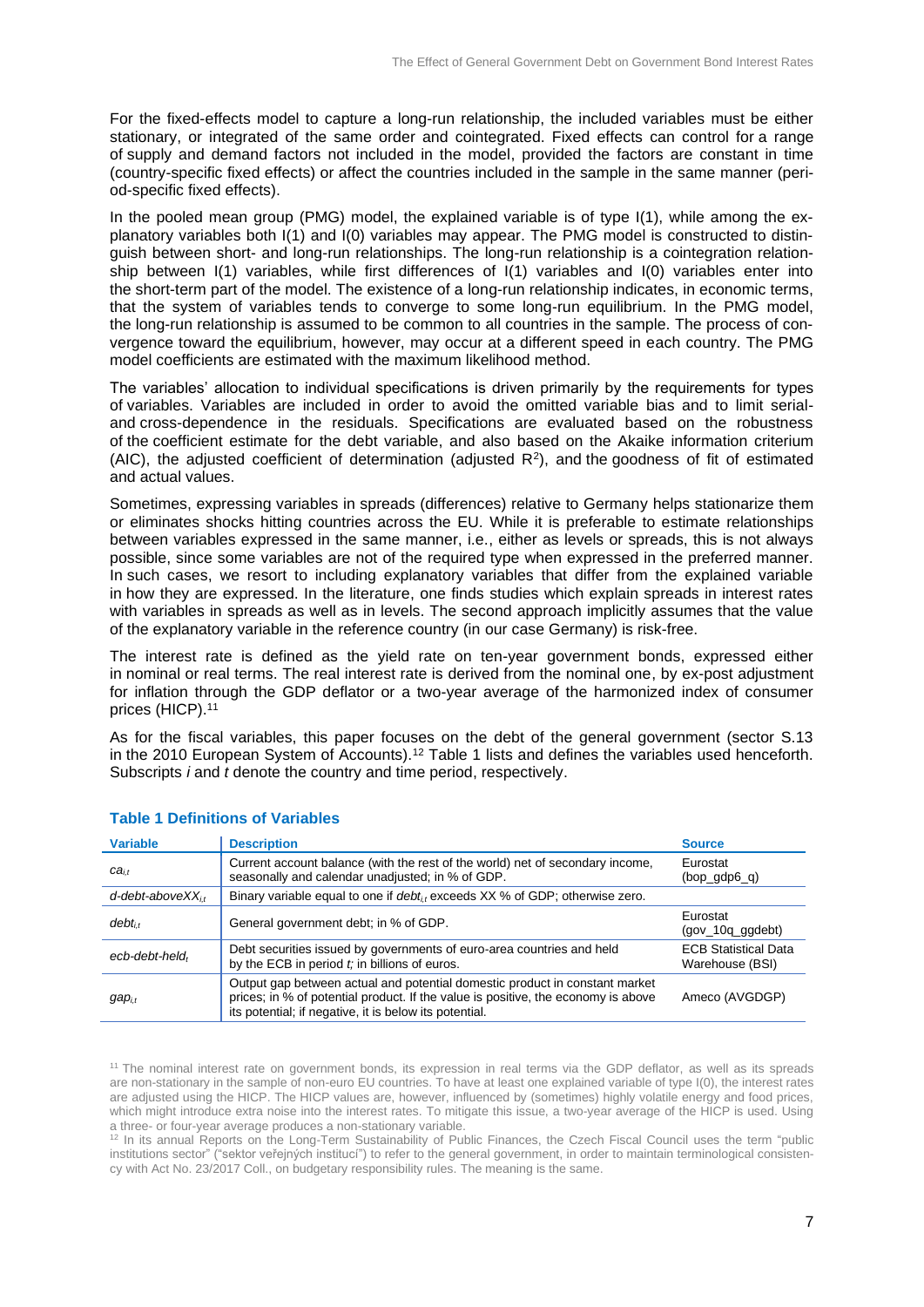| <b>Variable</b>                      | <b>Description</b>                                                                                                                                                                                                                                                                                      | <b>Source</b>                                     |
|--------------------------------------|---------------------------------------------------------------------------------------------------------------------------------------------------------------------------------------------------------------------------------------------------------------------------------------------------------|---------------------------------------------------|
| $infl$ -dfl $t_{i,t}$                | Inflation rate measured by GDP deflator; in %.                                                                                                                                                                                                                                                          | Ameco (PVGD)                                      |
| $int$ -dflt $_{i,t}$                 | Maastricht criterion bond yields (interest rate on central government bonds with<br>approximately 10-year residual maturity on the secondary market, gross of tax)<br>in country <i>i</i> and period <i>t</i> adjusted for inflation in country <i>i</i> and period <i>t</i> using<br>the GDP deflator. | Eurostat<br>$(it$ It mcby $a)$ ,<br>Ameco (PVGD)  |
| $int-hicp_{i,t}$                     | Maastricht criterion bond yields (interest rate on central government bonds with<br>approximately 10-year residual maturity on the secondary market, gross of tax)<br>in country $i$ and period $t$ adjusted for inflation using the average of the current<br>and past (t and t-1) HICP values.        | Eurostat<br>$(it$ It mcby $a$ ,<br>prc_hicp_aind) |
| $int-nom_{i,t}$                      | Maastricht criterion bond yields (interest rate on central government bonds with<br>approximately 10-year residual maturity on the secondary market, gross of tax)<br>in country <i>i</i> and period <i>t</i> in nominal terms.                                                                         | Eurostat<br>$(it$ It mcby $a)$                    |
| $lig19_{i,t}$ (lig2 $8_{i,t}$ )      | Share of general government debt of country <i>i</i> in period <i>t</i> on the total general<br>government debt of the 19 euro-area countries (28 non-euro EU countries);<br>in $%$ .                                                                                                                   | Eurostat<br>$(gov_10dd_e dpt1)$                   |
| $p$ -debt-above $XX_{it}$            | Percentage points of $debt_{i,t}$ in excess of XX %; equal to zero when $debt_{i,t}$ is<br>equal to or lower than XX % of GDP.                                                                                                                                                                          |                                                   |
| $prime$ -balance $_{i,t}$            | Primary balance (i.e., net of interest expenditure) of the central government;<br>in % of GDP.                                                                                                                                                                                                          | Eurostat<br>$(gov_10dd_e dpt1)$                   |
| prim-deficit $_{i,t}$                | Primary deficit of the central government; in % of GDP. It is derived from prim-<br>balance <sub>it</sub> Positive values of prim-balance <sub>it</sub> (surpluses) become zeros<br>and negative values (deficits) change sign.                                                                         |                                                   |
| $ez$ <sub><math>\ldots</math>t</sub> | Euro-area level variables in period t.                                                                                                                                                                                                                                                                  |                                                   |
| -spread $_{i.t}$                     | Variables whose values are expressed in spreads; Germany is the reference<br>country.                                                                                                                                                                                                                   |                                                   |

More detailed information on the data sample, including descriptive statistics, selected variables' graphs, correlation coefficients and variables' (non)stationarity, is provided in the appendix.

# **4 Results**

The following subchapters analyse the relationship between interest rates on long-term government bonds and general government debt in the non-euro EU countries (4.1) and in the euro-area countries  $(4.2)$ .

# **4.1 Non-Euro EU Countries**

Table 2 presents the estimation results of four different PMG model specifications. For the purposes of this study, the coefficient estimate of the long-run relationship between debt, as the explanatory variable, and the respective explained variable is of interest. The error correction term indicates the speed of adjustment, i.e., what percentage of the short-term deviation from the long-run equilibrium is corrected in the course of a single period (one year). For the system to converge to the long-run equilibrium, the error correction term should be between negative one and zero. Such values indicate that the interest rate on government bonds reacts to deviations of the explanatory values from their equilibrium levels and acts to restore equilibrium in the long run.

Only a variable of type I(1) may be selected as the explained variable in a PMG model. In the noneuro sample, two variables are of type I(1): the GDP-deflator adjusted real interest rate (*int-dflt*) and the nominal interest rate spread (*int-nom-spread*).

Baseline Specifications 1 and 2 link the interest rates on government bonds to a single explanatory variable, the debt-to-GDP ratio.<sup>13</sup> Specifications with lags (3,3) are, with respect to the Akaike information criterion (AIC), preferred to specifications with fewer lags, while estimation fails when more than three lags of both, the explained and explanatory variable, are included.<sup>14</sup>

<sup>&</sup>lt;sup>13</sup> It follows from the construction of the PMG model that, when *debt* is included in level form in the long-run part of the model, its first differences, which in economic terms are in fact the general government balance, are automatically included in the shortterm part of the model.

<sup>14</sup> The maximum likelihood method is used to estimate PMG model coefficients. In our data sample, the estimation fails when five or more variables (also counting lagged variables and differences) are included, due to encountering the log of a nonpositive number in the calculation.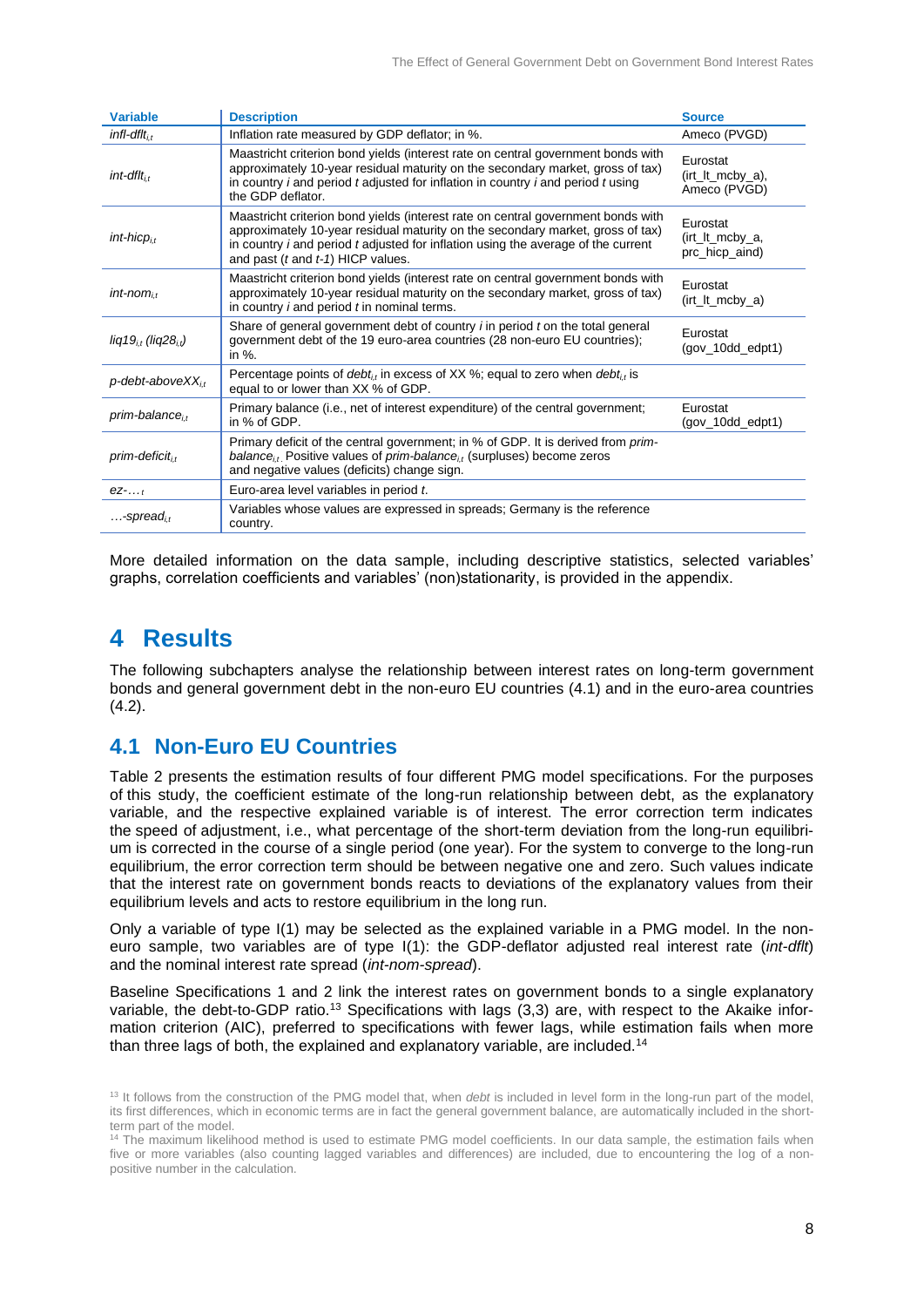Specification 1 points to a statistically significant and positive long-run relationship between debt and the real interest rate on government bonds. Its estimate, however, is unstable. Restricting the lags included from three to two for the explained and explanatory variable increases the coefficient estimate for *debt* by a factor of 2.8. This is unfortunate, since, given the computational limitations (see footnote 14), adding control variables to our PMG specifications requires a simultaneous decrease in the number of lags included.

In Specification 2, the nominal interest rate spread is the explained variable. The *debt* coefficient estimate indicates that an additional percentage point in the debt-to-GDP ratio increases the interest rate on government bonds by 3.5 basis points. This estimate is robust. Reducing the number of lags from three to two worsens the model's overall quality (higher AIC), but leaves the *debt* coefficient estimate unchanged up to three decimal places.

|                                | (1)                                    | (2)                                     | (3)                                     | (4)                                     |
|--------------------------------|----------------------------------------|-----------------------------------------|-----------------------------------------|-----------------------------------------|
| <b>Explained variable:</b>     | int-dflt                               | int-nom-spread                          | int-nom-spread                          | int-nom-spread                          |
| Lags (dep var, indep vars)     | (3,3)                                  | (3,3)                                   | (2,2,2)                                 | (1,1,1)                                 |
| Number of observations         | 72                                     | 72                                      | 81                                      | 90                                      |
| <b>Long-run relationships</b>  |                                        |                                         |                                         |                                         |
| Debt                           | 0.029<br>$(1.44*109)$<br>$[0.000]$ *** | 0.035<br>$(2.97*10-8)$<br>$[0.000]$ *** | 0.040<br>$(9.69*10-9)$<br>$[0.000]$ *** | 0.038<br>(0.017)<br>$[0.029]$ **        |
| Infl-dflt-spread               |                                        |                                         | 0.177<br>$(1.17*10-8)$<br>$[0.000]$ *** | 0.356<br>(0.032)<br>$[0.000]$ ***       |
| <b>Short-run relationships</b> |                                        |                                         |                                         |                                         |
| Error correction term          | $-0.400$<br>(0.559)<br>[0.473]         | $-0.318$<br>(0.406)<br>[0.438]          | $-0.910$<br>(0.533)<br>$[0.097]$ *      | $-0.572$<br>(0.157)<br>$[0.001]$ ***    |
| $\Delta$ Int-dflt(-1)          | $-0.386$<br>(0.451)<br>[0.397]         |                                         |                                         |                                         |
| $\Delta$ Int-dflt(-2)          | $-0.457$<br>(0.276)<br>[0.106]         |                                         |                                         |                                         |
| $\Delta$ Int-nom-spread(-1)    |                                        | $-0.223$<br>(0.309)<br>[0.476]          | 0.375<br>(0.219)<br>$[0.096]$ *         |                                         |
| $\Delta$ Int-nom-spread(-2)    |                                        | $-0.012$<br>(0.145)<br>[0.936]          |                                         |                                         |
| $\Delta$ Debt                  | 0.590<br>(0.286)<br>$[0.047]$ **       | 0.044<br>(0.153)<br>[0.776]             | $-0.105$<br>(0.170)<br>[0.543]          | $4*104$<br>(0.058)<br>[0.994]           |
| $\triangle$ Debt(-1)           | $-0.145$<br>(0.083)<br>$[0.091]$ *     | 0.051<br>(0.050)<br>[0.318]             | 0.124<br>(0.092)<br>[0.188]             |                                         |
| $\Delta$ Debt(-2)              | 0.004<br>(0.204)<br>[0.986]            | 0.005<br>(0.059)<br>[0.931]             |                                         |                                         |
| ∆ Infl-dflt-spread             |                                        |                                         | $-0.052$<br>(0.125)<br>[0.682]          | $-0.103$<br>(0.037)<br>$[0.008]$ ***    |
| $\Delta$ Infl-dflt-spread(-1)  |                                        |                                         | 0.181<br>(0.101)<br>$[0.082]$ *         |                                         |
| Ecb-debt-held                  |                                        |                                         |                                         | $4.19*10-6$<br>$(3.64*10-6)$<br>[0.255] |
| Constant                       | $-0.781$<br>(0.375)<br>$[0.045]$ **    | 0.017<br>(0.880)<br>[0.985]             | $-0.738$<br>(0.887)<br>[0.411]          | 0.075<br>(0.335)<br>[0.824]             |
| <b>Model evaluation</b>        |                                        |                                         |                                         |                                         |
| <b>AIC</b>                     | $-1.289$                               | $-2.073$                                | $-2.743$                                | 1.224                                   |
|                                |                                        |                                         |                                         |                                         |

#### **Table 2 PMG Model Estimation Results for Non-Euro EU Countries**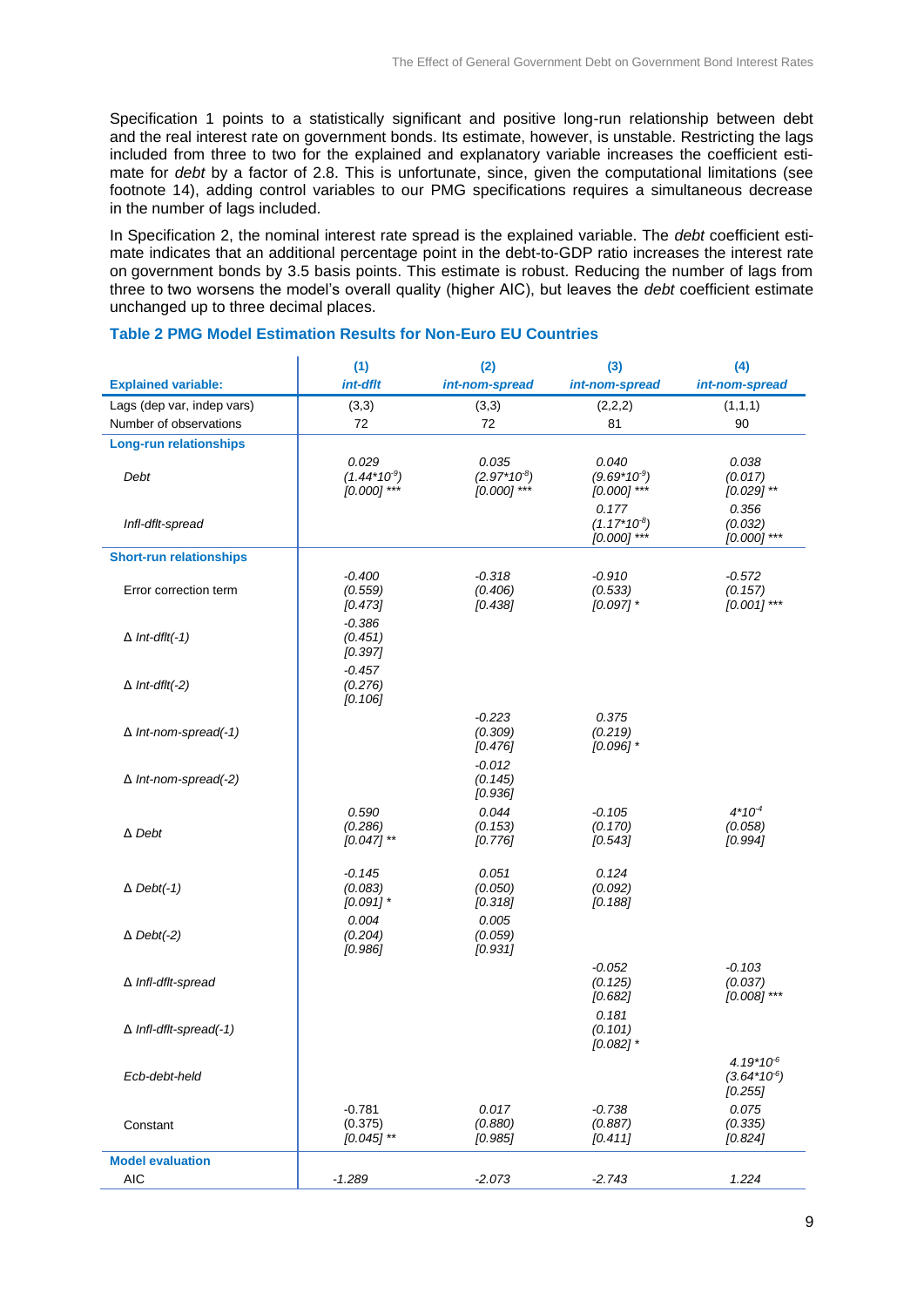|                                     | (1)   | (2)   | (3)   | (4)   |
|-------------------------------------|-------|-------|-------|-------|
| Residuals <sup>15</sup>             |       |       |       |       |
| Normally distributed                | No    | No    | No    | No    |
| Serially uncorrelated               | No    | No    | No    | No    |
| Cross-independent                   | No    | No    | Yes   | Yes   |
| <b>Ex-post estimates evaluation</b> |       |       |       |       |
| Root mean squared error             | 0.271 | 0.124 | 0.119 | 0.500 |
| Mean absolute error                 | 0.160 | 0.081 | 0.074 | 0.315 |

Note: standard errors in ( ), p-values in [ ].

Specification 3 includes the spread of inflation rates (*infl-dflt-spread*) as an additional variable in the long-run relationship. The variable controls for differences in inflationary pressures and economic cycles. Including the spread of inflation rates improves the model overall (lower AIC) despite the necessary reduction of lags from three to two.

Specification 4 includes an additional variable, *ecb-debt-held*, to control for the possible spill-over effect of the ECB's quantitative easing on interest rates outside of the euro area. Because the variable is stationary, it is included in the short-run part of the specification. The results suggest that the ECB's quantitative easing did not have a statistically significant effect on the interest rates on government bonds of non-euro EU countries. Once again, despite the required reduction of lags, the coefficient estimate for *debt* changes only a little. Its loss of statistical significance has to do with fewer lags, not with the additional control variable itself.



**Figure 1 Actual and Fitted Values,** *int-nom-spread* **2010–2018, Specification 3**

Note: vertical gridlines for individual countries are drawn for 2014. Actual values in blue, fitted in red, fitted ± 2 standard errors in grey. The differences between actual and fitted values for Poland are small and their curves cannot be distinguished in the available resolution.

Out of the PMG specifications in Table 2, we prefer Specification 3. It is more robust than Specification 1, its fitted values align more closely with actual values than those of Specification 4, and it is less dependent on lagged values of the explained variable than Specification 2. Figure 1 compares actual nominal interest rate spreads with those fitted by Specification 3. So does Figure 2, but in detail for the Czech Republic. The results of the preferred specification suggest that, **in the non-euro EU** 

<sup>&</sup>lt;sup>15</sup> Normality is assessed on the grounds of the Jarque-Bera test, autocorrelation according to the Ljung-Box test, and crossdependence according to the Pesaran's cross-dependence test. These tests are available in EViews 11, which we use for estimation.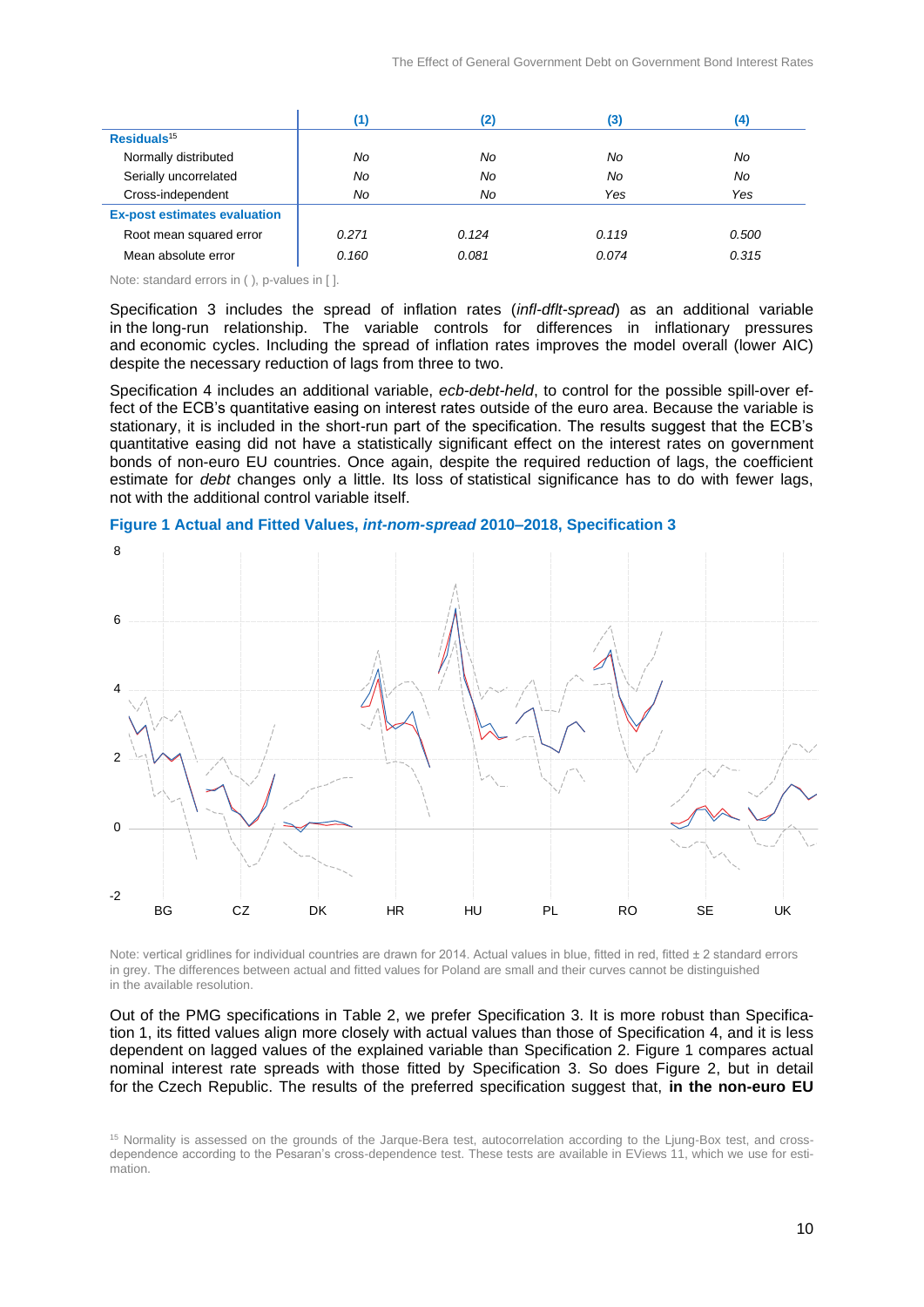**countries, on average, an additional percentage-point increase in the debt-to-GDP ratio increases the interest rate on government bonds by 4 basis points**. The confidence intervals of this estimate, as well as of other selected point estimates, henceforth are reported in the appendix.

There is one caveat to Specification 3. Should the alignment of fitted and actual values be attributable solely to the lags of the explained variable, the coefficient estimates might prove unstable, once we append future observation to the sample. Estimating Specification 3, with only one lag of the explained variable, results in a coefficient estimate for *debt* equal to 0.059 with a p-value 0.000 and AIC 0.020. Checking the robustness of Specification 3 to new data, by shortening the panel and performing an in-sample forecast, is not possible, since shortening the panel, even by a single year, simultaneously requires fewer lags for the maximum likelihood method to estimate the coefficients.





Note: actual values in blue, values fitted by Specification 3 in red.

One disadvantage of the PMG model is that it does not allow for the inclusion of dummy variables or of variables derived from *debt* but containing sequences of zero values (e.g. *p-debt-aboveXX*). To check for non-linearities or thresholds in the relationship between debt and the interest rate on government bonds, we estimate fixed-effects models. When identical variables are included, the PMG estimates outperform fixed-effects estimates (judging by the alignment of fitted and actual values). For this reason, in the fixed-effect models we focus on specifications with the explained variable of type I(0), as these cannot be estimated with the PMG model.

Table 3 reports the results of an OLS panel regression. All specifications include statistically significant country-specific fixed effects. The real interest rate spread (*int-hicp-spread*) is the explained variable; out of the possible explained variables, it is the only stationary one in the non-euro EU sample. Its lagged values are included to control for autocorrelation. Explanatory variables are not lagged, as one year should allow the financial markets enough reaction time.

Specification 5 estimates the effect of *debt* on the interest rate, controlling for the primary balance and the output gap. No significant effect is observed. This result is robust to the following changes: including two instead of three lags of the explained variable (Specification 6), omitting *gap-spread* or *prim-balance*, and replacing *prim-balance* with its one-sided alternative *prim-deficit.*

It may be the case that debt affects the interest rate on government bonds only above some threshold. In Specification 7, the variable *debt-spread* is replaced with *p-debt-above60*. The latter indicates the number of percentage points of the debt-to-GDP ratio in excess of the 60% Maastricht criterion. The estimated effect of 4.7 basis points per an additional percentage point of debt to GDP above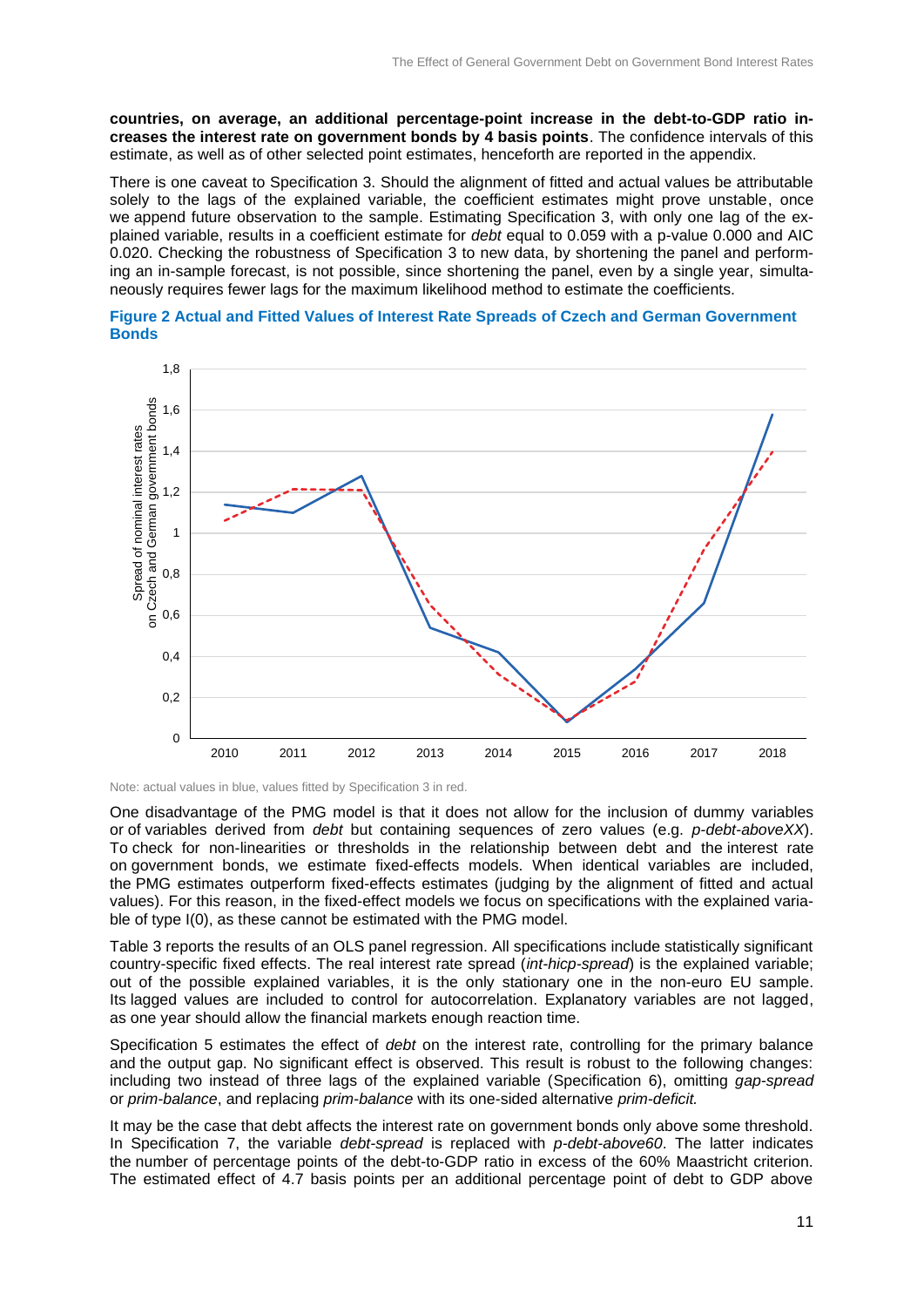the 60% threshold is insignificant at conventional levels (p-value 0.223). Reducing the lags from three to two produces a highly insignificant coefficient estimate for *debt* (Specification 8) and introduces cross-dependence into the residuals.

| <b>Explained variable:</b><br>Int-hicp-spread | (5)                                 | (6)                                 | (7)                                 | (8)                                |
|-----------------------------------------------|-------------------------------------|-------------------------------------|-------------------------------------|------------------------------------|
| Int-hicp-spread(-1)                           | 0.732<br>(0.116)<br>$[0.000]$ ***   | 0.723<br>(0.122)<br>$[0.000]$ ***   | 0.737<br>(0.116)<br>$[0.000]$ ***   | 0.734<br>(0.123)<br>$[0.000]$ ***  |
| Int-hicp-spread(-2)                           | $-0.313$<br>(0.144)<br>$[0.034]$ ** | $-0.234$<br>(0.109)<br>$[0.035]$ ** | $-0.275$<br>(0.133)<br>$[0.044]$ ** | $-0.167$<br>(0.094)<br>$[0.079]$ * |
| Int-hicp-spread(-3)                           | $-0.013$<br>(0.100)<br>[0.896]      |                                     | 0.052<br>(0.091)<br>[0.572]         |                                    |
| Debt-spread                                   | 0.023<br>(0.025)<br>[0.366]         | 0.024<br>(0.021)<br>[0.243]         |                                     |                                    |
| Prim-balance                                  | $-0.107$<br>(0.069)<br>[0.128]      | $-0.032$<br>(0.072)<br>[0.662]      | $-0.114$<br>(0.068)<br>$[0.099]$ *  | 0.007<br>(0.066)<br>[0.912]        |
| Gap-spread                                    | $-0.037$<br>(0.077)<br>[0.632]      | $-0.080$<br>(0.067)<br>[0.237]      | $-0.010$<br>(0.077)<br>[0.894]      | $-0.064$<br>(0.070)<br>[0.367]     |
| P-debt-above60                                |                                     |                                     | 0.047<br>(0.038)<br>[0.223]         | 0.010<br>(0.034)<br>[0.757]        |
| Constant                                      | 1.426<br>(0.630)<br>$[0.027]$ **    | 1.254<br>(0.532)<br>$[0.021]$ **    | 0.628<br>(0.323)<br>$[0.057]$ *     | 0.609<br>(0.289)<br>$[0.039]$ **   |
| <b>Model evaluation</b>                       |                                     |                                     |                                     |                                    |
| R <sub>2</sub>                                | 0.819                               | 0.770                               | 0.821                               | 0.765                              |
| Adjusted R2                                   | 0.775                               | 0.725                               | 0.777                               | 0.720                              |
| F-test p-value                                | $0.000***$                          | $0.000$ ***                         | $0.000$ ***                         | $0.000$ ***                        |
| <b>AIC</b>                                    | 2.413                               | 2.651                               | 2.401                               | 2.670                              |
| Durbin-Watson statistic                       | 1.964                               | 1.774                               | 2.033                               | 1.833                              |
| Number of observations                        | 72                                  | 81                                  | 72                                  | 81                                 |
| <b>Residuals</b>                              |                                     |                                     |                                     |                                    |
| Normally distributed                          | Yes                                 | No                                  | Yes                                 | No                                 |
| Serially uncorrelated                         | Yes                                 | Yes                                 | Yes                                 | Yes                                |
| Cross-independent                             | Yes                                 | Yes                                 | Yes                                 | <b>No</b>                          |
| <b>Ex-post estimates evaluation</b>           |                                     |                                     |                                     |                                    |
| Root mean squared error                       | 0.805                               | 0.936                               | 0.762                               | 0.913                              |
| Mean absolute error                           | 0.663                               | 0.735                               | 0.628                               | 0.704                              |

#### **Table 3 Fixed-Effects Model Estimation Results for Non-Euro EU Countries**

Note: standard errors in ( ), p-values in [ ].

As a next step, in Specification 7, we use *p-debt-aboveXX* with different thresholds. Testing thresholds higher than 60% is not possible, because the respective variables are non-stationary. Table 4 reports the coefficient estimates for *p-debt-aboveXX*. The higher the threshold considered, the more statistically significant the estimate. The drops in p-value at the 45% and 55% thresholds are striking.<sup>16</sup> We also estimate a quadratic relationship between debt and the interest rate, yet it performs no better than the linear specifications do.

The point estimate from Specification 7 is sensitive to changes in the number of observations. Estimating the model for shorter time periods, 2008–2015, 2008–2016, 2008–2017 and 2012–2018, yields

<sup>&</sup>lt;sup>16</sup> The two highest thresholds produce statistically significant estimates when the real interest rate adjusted with current-year HICP (rather than a two-year average as in *int-hicp-spread*) is used as the explained variable. The estimates for *p-debt-above55* and *p-debt-above60* are, respectively, 0.084 (p-value 0.064) and 0.083 (p-value 0.067). Just as with *int-hicp-spread*, we observe that the statistical significance of coefficient estimates increases with the threshold. Marked drops in p-value occur at the 45% and 55% debt-to-GDP thresholds.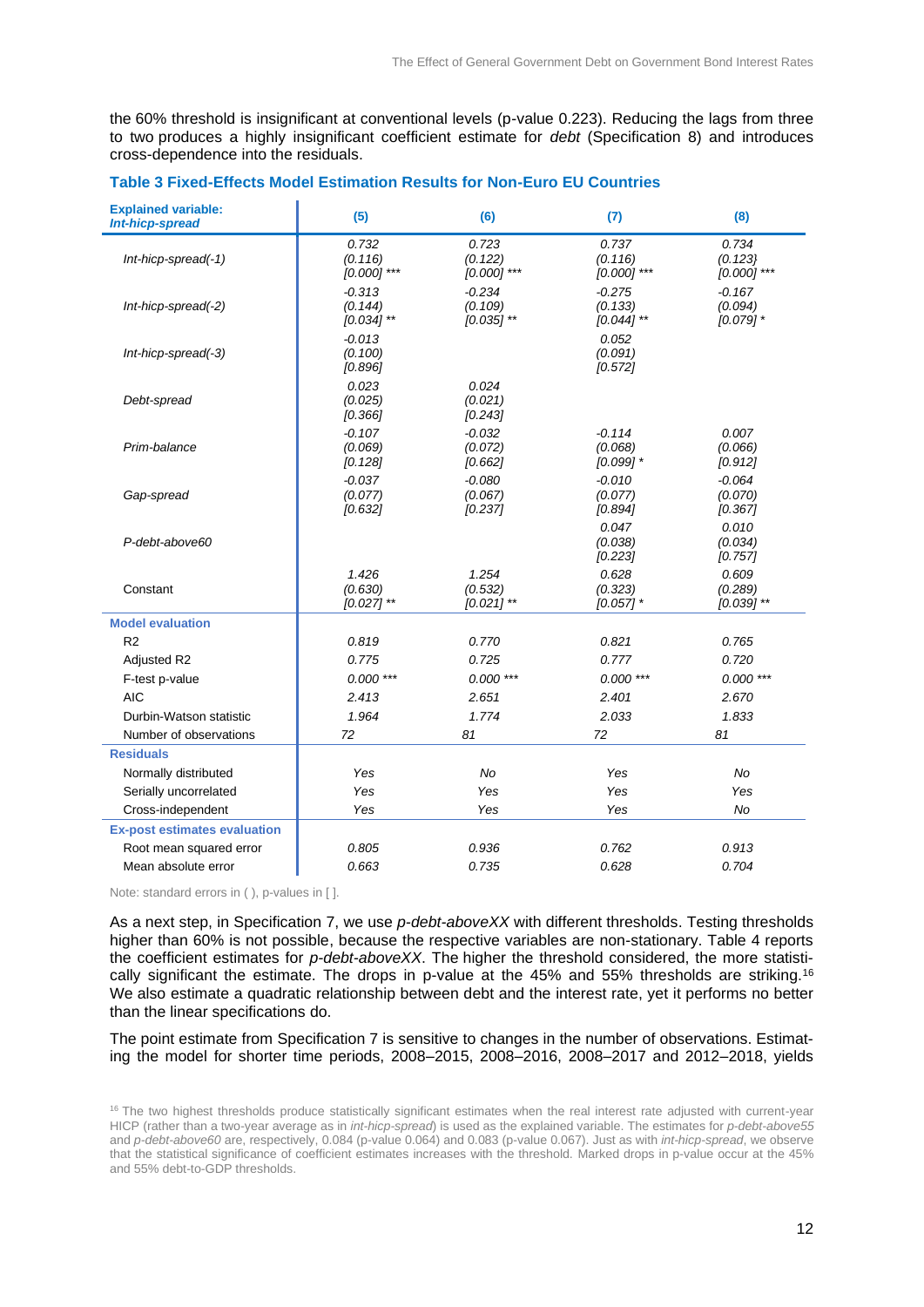estimates for *p-debt-above60* that range from slightly negative and highly insignificant (estimate -0.018 with p-value 0.700 for 2008–2015) to positive and nearly significant (0.085 with p-value 0.110 for 2012–2018); however, autocorrelation begins to appear in the latter's residuals. The coefficient estimates from Specifications 5 and 6 are more robust to changing periods. When estimated for the periods listed, the estimates remain between 0.022 and 0.035 with p-values between 0.132 and 0.399. Thus, the point estimates from Specifications 5 and 6, pointing to a penalty of 2.4 basis points (p-value 0.243) per an additional percentage point of debt-to-GDP, are preferred. Specification 7 and Table 4 are of interest with respect to the changes in statistical significance at different debt thresholds.

#### **Table 4 Estimates at Varying Debt Thresholds, Non-Euro EU Countries**

| <b>Debt variable</b> | <b>Coefficient estimate</b> | <b>P-value</b> | <b>Number of non-zero observations</b> |
|----------------------|-----------------------------|----------------|----------------------------------------|
| p-debt-above30       | -0.006                      | 0.814          | 64                                     |
| p-debt-above35       | $-0.004$                    | 0.887          | 59                                     |
| p-debt-above40       | 0.009                       | 0.781          | 55                                     |
| p-debt-above45       | 0.034                       | 0.343          | 45                                     |
| p-debt-above50       | 0.037                       | 0.312          | 42                                     |
| p-debt-above55       | 0.046                       | 0.233          | 36                                     |
| p-debt-above60       | 0.047                       | 0.223          | 35                                     |

Note: estimates were produced by changing the threshold of the *p-debt-aboveXX* variable in Specification 7.

Figure 3 shows that the values of *int-hicp-spread* fitted by Specification 5 deviate considerably from the actual values in certain years. Due to the insignificance of the explanatory variables, the fitted values are based merely on the explained variable's past values and country-specific fixed effects. When comparing the goodness-of-fit of Specification 5 with one where *int-hicp-spread* is explained by its own past values and country-specific fixed effects, we observe a negligible decline in R<sup>2</sup> by 0.01 and by 0.001 in adjusted  $R^2$ .

#### **Figure 3 Actual and Fitted Values,** *int-hicp-spread* **2011–2018, Specification 5**



Note: vertical gridlines are drawn for 2014. Actual values in blue, fitted in red, fitted ± 2 standard errors in grey.

Figure 4 zooms in on the Czech Republic, showing that Specification 5 is slightly preferred to Specification 6 (mean absolute errors for the Czech Republic 0.378 and 0.437, respectively). At the same time, however, a specification containing only lagged values of the explained variable and a constant provides, in the case of the Czech Republic, somewhat better fitted values of the interest rates spreads than Specification 5 (mean absolute error 0.373). This is in stark contrast to the PMG model, where the alignment of fitted and actual values improves substantially once the debt variable is added.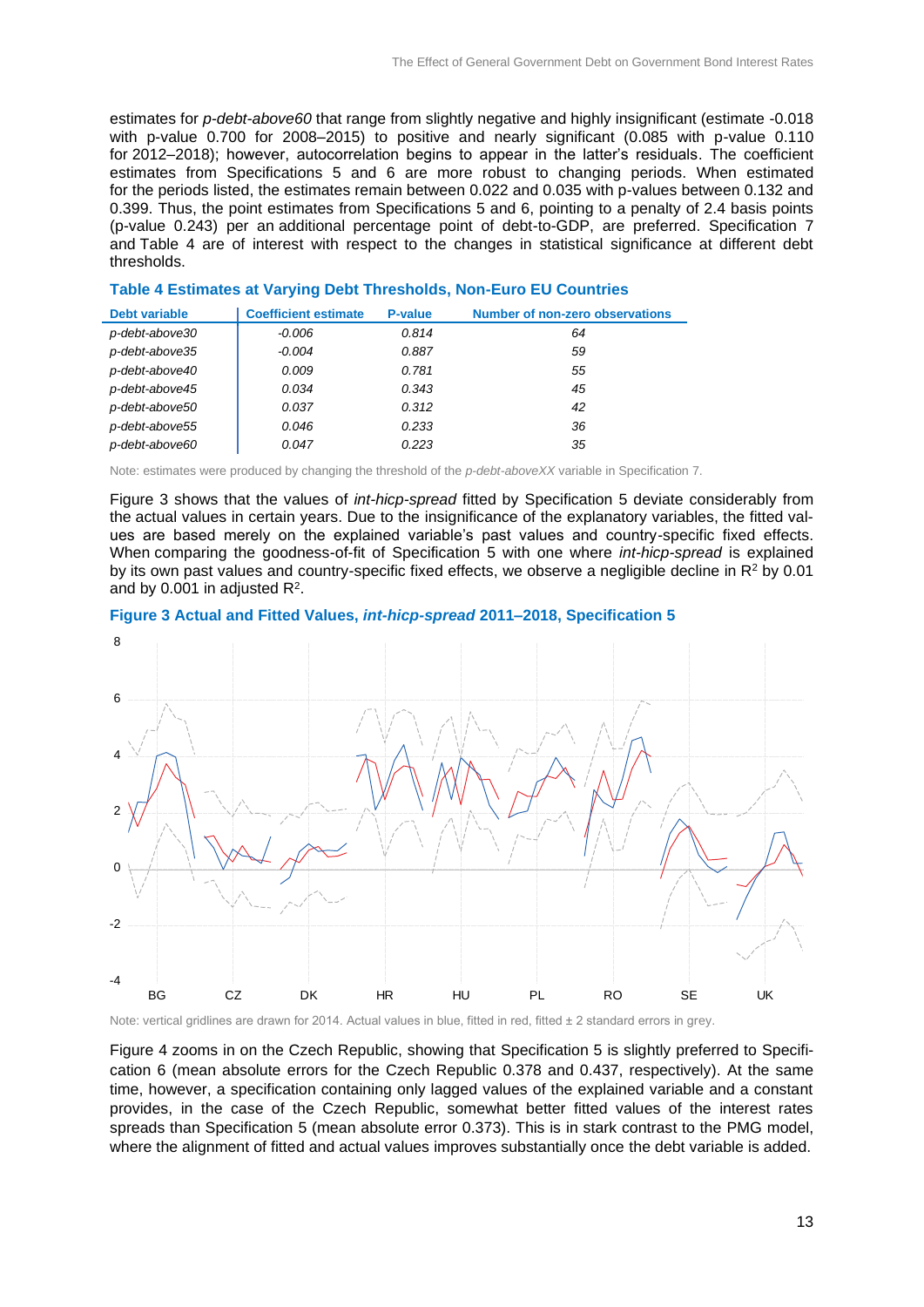

**Figure 4 Actual and Fitted Values of Interest Rate Spreads of Czech and German Government Bonds**

Note: actual values in blue, values fitted by Specification 5 in red, values fitted by a specification with a constant term and lagged values of the explained variable in grey.

Based on the comparison of Figures 4 and 2, as well as on the mean errors reported in Tables 3 and 2, we prefer the point estimate from the PMG model (Specification 3 in particular) to the point estimates from the fixed-effects model.

# **4.2 Euro-Area Countries**

For the purposes of the analyses of the Office of the Czech Fiscal Council more generally and of the Report on the Long-Term Sustainability of Public Finances specifically, we are concerned about how the interest rate on government bonds responds at debt-to-GDP ratios not yet commonly encountered in the non-euro EU countries. Therefore, we now turn to examining the sample of euroarea countries, where the average general government debt-to-GDP ratio reaches 79%, in comparison to 50% in the non-euro EU countries (see the descriptive statistics tables in the appendix).

Keeping in mind that the relationship between debt and interest rates may be specific in the euro area, because of the common currency, in this subchapter we do not aim to estimate the effect of debt on government bond interest rates. We have already inferred this piece of information from the sample of non-euro EU countries. Instead, in this subchapter we inspect the possible non-linearities in the relationship between debt and the interest rate on government bonds in the presence of high debt.

Table 5 reports the estimation results of three fixed-effects model specifications, which we use again to identify non-linearities. Both country- and time-specific fixed effects are included. The latter are needed to control for the high degree of cross-dependence in bond yields across the euro area.

Specification 9 is similar to Specification 7 (in Table 3) but contains two additional control variables, *euro* and *el2012*. *Euroi,t* takes the value one, if country *i* is a euro-area member in period *t*; it controls for the fact that some countries adopted the common currency during the period under investigation. *El2012* equals one for Greece in 2012 and helps keep autocorrelation in check.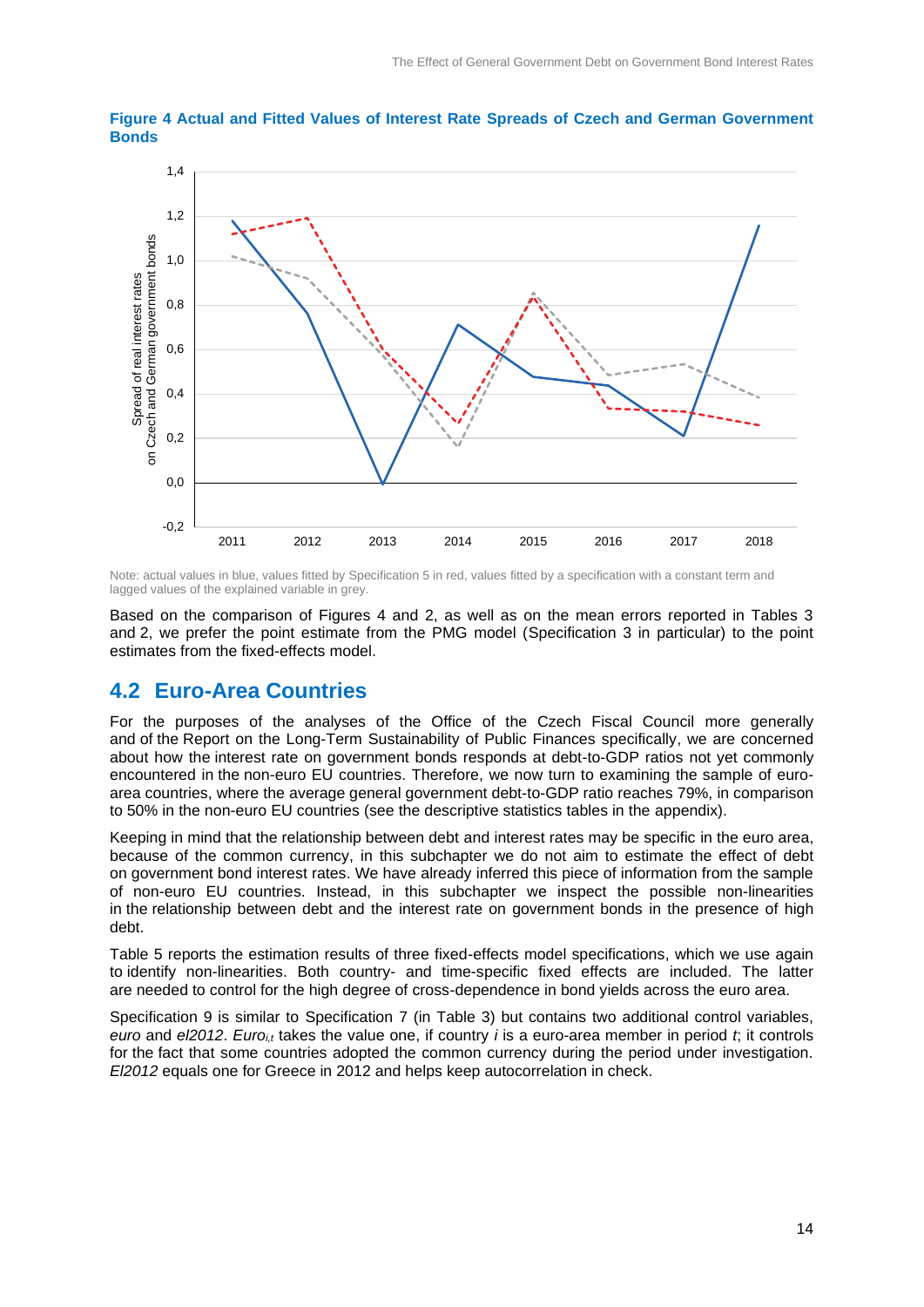|                                               | (9)                                  | (10)                                 | (11)                                 |
|-----------------------------------------------|--------------------------------------|--------------------------------------|--------------------------------------|
| <b>Explained variable:</b>                    | int-nom-spread                       | int-dflt                             | int-nom-spread                       |
| $Int-dflt(-1)$                                |                                      | 0.233<br>(0.047)<br>$[0.000]$ ***    |                                      |
| $Int-dflt(-2)$                                |                                      | $-0.190$<br>(0.041)<br>$[0.000]$ *** |                                      |
| $Int-nom-spread(-1)$                          | 0.263<br>(0.054)<br>$[0.000]$ ***    |                                      | 0.262<br>(0.054)<br>$[0.000]$ ***    |
| Int-nom-spread(-2)                            | $-0.287$<br>(0.049)<br>$[0.000]$ *** |                                      | $-0.278$<br>(0.049)<br>$[0.000]$ *** |
| P-debt-above60                                | 0.032<br>(0.010)<br>$[0.003]$ ***    | 0.034<br>(0.016)<br>$[0.032]$ **     |                                      |
| Debt-spread                                   |                                      |                                      | 0.035<br>(0.011)<br>$[0.003]$ ***    |
| Debt-spread * d-debt-above100                 |                                      |                                      | $-0.006$<br>(0.011)<br>$[0.592]$ *** |
| Prim-balance                                  |                                      | $-0.200$<br>(0.047)<br>$[0.000]$ *** |                                      |
| Prim-balance-spread                           | $-0.074$<br>(0.030)<br>$[0.013]$ **  |                                      | $-0.069$<br>(0.030)<br>$[0.023]$ **  |
| Infl-dflt-spread                              | $-0.113$<br>(0.074)<br>[0.129]       |                                      | $-0.125$<br>(0.075)<br>$[0.096]$ *   |
| Euro                                          | $-1.605$<br>(0.492)<br>$[0.002]$ *** | $-0.314$<br>(0.748)<br>[0.676]       | $-1.515$<br>(0.488)<br>$[0.002]$ *** |
| El2012                                        | 10.336<br>(1.025)<br>$[0.000]$ ***   | 10.875<br>(1.586)<br>$[0.000]$ ***   | 10.298<br>(1.029)<br>$[0.000]$ ***   |
| Constant                                      | 2.451<br>(0.552)<br>$[0.000]$ ***    | 1.002<br>(0.814)<br>[0.221]          | 2.988<br>(0.530)<br>$[0.000]$ ***    |
| <b>Joint statistical significance</b>         |                                      |                                      |                                      |
| Debt-spread,<br>debt-spread * d-debt-above100 |                                      |                                      | [0.005] ***                          |
| <b>Model evaluation</b>                       |                                      |                                      |                                      |
| $\mathsf{R}^2$                                | 0.916                                | 0.877                                | 0.917                                |
| Adjusted $R^2$                                | 0.893                                | 0.847                                | 0.894                                |
| F-test p-value                                | $0.000***$                           | $0.000***$                           | $0.000***$                           |
| <b>AIC</b>                                    | 2.791                                | 3.714                                | 2.720                                |
| Durbin-Watson statistic                       | 1.741                                | 1.835                                | 1.746                                |
| Number of observations                        | 144                                  | 153                                  | 144                                  |
| <b>Residuals</b>                              |                                      |                                      |                                      |
| Normally distributed                          | No                                   | No                                   | No                                   |
| Serially uncorrelated                         | Marginally                           | Yes                                  | Marginally                           |
| Cross-independent                             | Yes                                  | Yes                                  | Yes                                  |
| <b>Ex-post estimates evaluation</b>           |                                      |                                      |                                      |
| Root mean squared error                       | 0.886                                | 1.332                                | 0.874                                |
| Mean absolute error                           | 0.629                                | 0.988                                | 0.621                                |

### **Table 5 Fixed-Effects Model Estimation Results for Euro-Area Countries**

Note: standard errors in ( ), p-values in [ ]. The variable *gap-spread* is excluded from the euro-area specifications, because it causes increased autocorrelation in the residuals. When included, the coefficient estimate for *p-debt-above60* is slightly lower.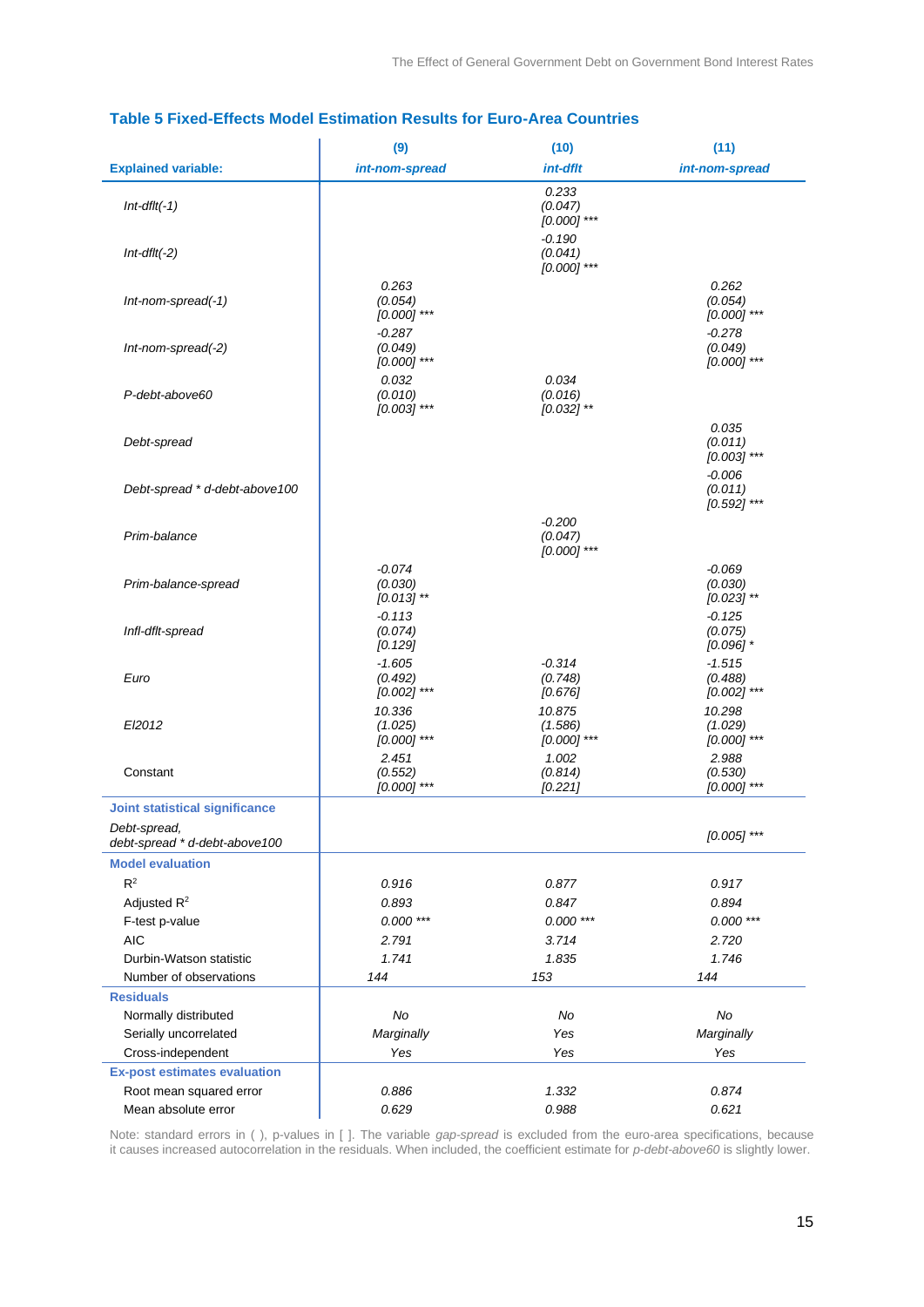The estimates of Specification 9 suggest that each additional percentage point of debt to GDP in excess of 60% increases the interest rate on government bonds in the euro area on average by 3.2 basis points. This estimate is statistically significant, unlike in the sample of non-euro EU countries (Specification 7). The coefficient estimate for *p-debt-above60* is robust to several specification changes, including the omission of some variables (e.g., *prim-balance-spread*), their substitution (*prim-deficit* for *prim-balance*) or additions (*ca*, *liq19*, *gap-spread*). It is also robust to replacing *p-debt-above60* with *debt-spread*. Even switching from a linear specification between debt and the interest rate to a quadratic one does not change the estimation results much.

In Specification 9, one may replace the period-specific fixed effects with variables pertaining to the euro area as a whole (*ea-debt, ea-prim-balance, ea-ca, ecb-debt-held*) <sup>17</sup> and observe an estimate of the effect of debt on government bond interest rate of 3.3 basis points (p-value 0.002).

Specification 9 is rather sensitive to changes of the period under investigation. When estimated, in turn, for the periods 2008–2015, 2008–2016 and 2008–2017, the resulting coefficient estimates for the debt variable are 0.060 (p-value 0.000); 0.049 (p-value 0.000); and 0.043 (p-value 0.000), respectively. The pattern of the interest rate's decreasing sensitivity to debt may be due to the experiences of severe crises gradually fading, but it may also be a consequence of the ECB's quantitative and qualitative easing policies.<sup>18</sup>

Specification 10 tests the robustness of the estimation results of Specification 9, by changing the explained variable. The coefficient estimate for *p-debt-above60* remains similar and again we observe a pattern of declining sensitivity when shortening the estimation period (statistically significant point estimates 0.104 for 2008–2015; 0.071 for 2008–2016; and 0.58 for 2008–2017).

When investigating the effect of debt at various thresholds, we proceed as in the sample of non-euro EU countries. In Specification 9, which we prefer to Specification 10 due to slightly better qualities of the model as a whole (AIC, adjusted R<sup>2</sup>, alignment of fitted and actual values), we replace the variable *p-debt-above60* with its variations with different thresholds. Table 6 reports the results of this exercise.

| <b>Debt variable</b> | <b>Coefficient estimate</b> | P-value     | <b>Number of non-zero observations</b> |
|----------------------|-----------------------------|-------------|----------------------------------------|
| p-debt-above30       | 0.031                       | $0.001***$  | 182                                    |
| p-debt-above40       | 0.031                       | $0.002$ *** | 165                                    |
| p-debt-above50       | 0.029                       | $0.004$ *** | 148                                    |
| p-debt-above60       | 0.032                       | $0.003$ *** | 127                                    |
| p-debt-above70       | 0.038                       | $0.002$ *** | 99                                     |
| p-debt-above80       | 0.044                       | $0.002$ *** | 83                                     |
| p-debt-above90       | 0.051                       | $0.005$ *** | 65                                     |
| p-debt-above95       | 0.046                       | $0.023$ **  | 61                                     |
| p-debt-above100      | 0.037                       | 0.103       | 48                                     |
| p-debt-above105      | 0.024                       | 0.342       | 39                                     |
|                      |                             |             |                                        |

### **Table 6 Estimates at Varying Debt Thresholds, Euro-Area Countries**

Note: estimates were produced by changing the threshold of the *p-debt-aboveXX* variable in Specification 9.

In contrast to the non-euro EU countries, no threshold stands out as the floor from which the interest rate on government bonds would begin to respond to changes in debt. However, at very high debt, i.e., above 100% of GDP, the response is no longer statistically significant. We check this by means of an interaction variable in Specification 11 (Table 6). Its results are marginally better than those of Specification 9. One possible explanation is that investors who hold government bonds at debt-to-GDP ratios exceeding 100% are relatively risk-neutral compared to investors who hold government bonds at lower debt-to-GDP ratios. They may require lower compensation per percentage point of debt-to-GDP (relative to Germany's debt), and therefore the average increase in the interest rate in response to a one percentage-point increase in debt to GDP falls from 3.5 to 2.9 basis points, when debt exceeds 100% of GDP. In our sample, the reduced estimate would apply to parts of the debts

<sup>&</sup>lt;sup>17</sup> The euro-area variable always enters net of its value for country analyzed.

<sup>&</sup>lt;sup>18</sup> The pattern could reflect the ECB's determination to do "whatever it takes" (M. Draghi's speech in July 2012) to preserve the common currency. Alternatively, the commitment could have led to a structural break in the relationship between debt and the interest rate in 2012. We are not able to test this empirically, because the period starting in 2012 is very short, especially taking into account the lags included in the models.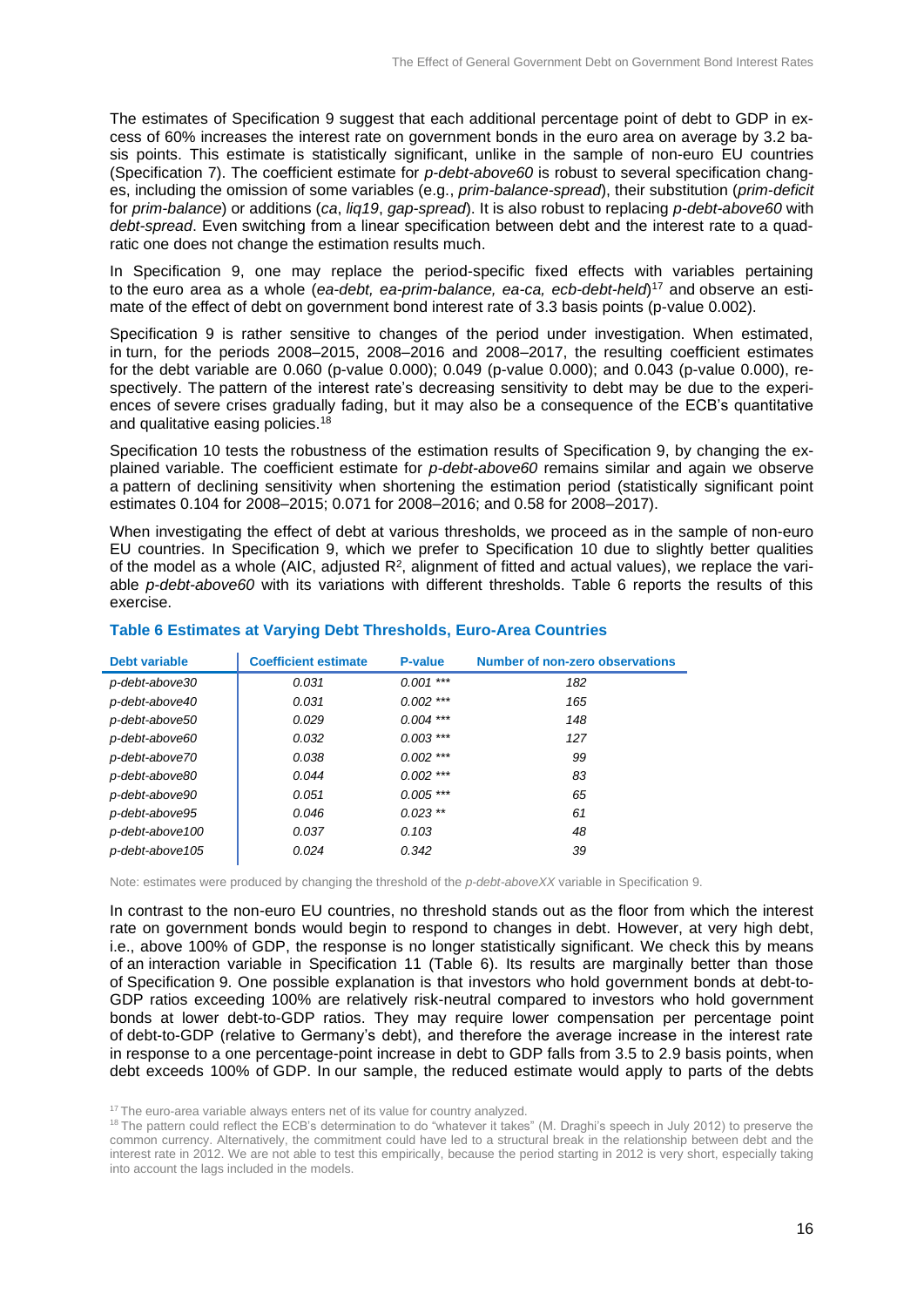accumulated by Belgium, Ireland, Greece, Cyprus, and Portugal. These countries have been pressed by international institutions to adopt prudential budgetary measures to varying degrees. The engagement of credible institutions in the process of debt crisis resolution may also contribute to lower sensitivity of the interest rate to debt.

# **5 Discussion and Conclusion**

This paper quantifies the effect of the (general government) debt-to-GDP ratio on the interest rate on (central) government bonds. To this end, it employs two types of models, a panel regression with fixed effects and a pooled mean group model (PMG). The former allows for the testing of possible non-linearities in the relationship between debt and government bond interest rates, such as debt thresholds, while the latter exploits time series dynamics to estimate a long-run equilibrium relationship between the variables of interest. The models are estimated with 2008–2018 annual data, separately for the non-euro EU countries and the euro area.

To determine the sensitivity of government bond interest rates to the debt-to-GDP ratio, we prefer Specification 3. Our preference stems from the low standard errors of coefficient estimates as well as from the fair fit between the estimated and actual values for the Czech Republic (see Figure 2). The results of Specification 3 suggest that, in the non-euro EU countries on average, an additional one-percentage-point increase in the general government debt-to-GDP ratio increases the interest rate on long-term central government bonds by 4 basis points. Conveniently, this estimate lies inside the 90% confidence intervals of the coefficient estimates from our fixed-effects models.

Results from the sample of non-euro countries suggest that the sensitivity of interest rates to debt is most likely to be activated when debt to GDP exceeds 55%. Although the respective coefficient estimate (in Table 4) is not statistically significant at the conventional levels, the associated drop in pvalue is striking, and the coefficient's size roughly corresponds to the sensitivity estimated with the PMG model. Results from the sample of euro-area countries imply that the sensitivity of the interest rate to debt drops by 17% (0.006/0.035; see Specification 11) when debt exceeds 100% of GDP. Applying this 17% reduction to the 4 basis points estimated for the non-euro EU countries gives a more lenient risk premium of 3.3 basis points per one percentage-point of debt to GDP. 19

We conclude the following: **for debt-to-GDP ratios between 55% and 100%, a one percentagepoint increase in the debt-to-GDP ratio raises the interest rate on government bonds by 4 basis points. For debt-to-GDP ratios above 100%, an additional percentage point (of debt) is associated with an interest-rate increase of 3.3 basis points.** 

| <b>Source</b>              | <b>Sensitivity estimate</b>                          | <b>Applied to debt</b>                     | Inferred from   |
|----------------------------|------------------------------------------------------|--------------------------------------------|-----------------|
| CFC Office (2020)          | 4 or 3.3 b.p. conditional<br>on the size of the debt | Above 55% and 100%<br>of GDP, respectively | EU, 2008-2018   |
| CBR (Slovakia)             | 1.3 p.p., non-linear                                 | At 40% of GDP                              | V4.2000-2013    |
| Turner and Spinelli (2013) | $2.5 - 5$ b.p. outside<br>the euro area              | Above 75% of GDP                           | OECD, 1980-2012 |
| Turner and Spinelli (2012) | 3 b.p. prior to 2009,<br>8 b.p. afterwards           | Above 75% of GDP                           | OECD, 1980-2010 |
| OECD                       | 4 b.p.                                               | Above 75% of GDP                           |                 |
| IMF                        | 3 b.p.                                               | Above 75% of GDP                           |                 |
| European Commission        | 4 b.p.                                               | Above 75% of GDP                           |                 |

#### **Table 9 Estimates of Interest Rate Sensitivity to Debt from the Literature and Practice**

Table 9 reports the estimates of the debt and interest rate relationship from different sources. Our estimate of the interest rate's sensitivity to debt in the non-euro EU countries comes close to the values used by the European Commission, the OECD, and the IMF. It also falls within the range reported by Turner and Spinelli (2012) for the OECD countries outside the euro area. The 55% threshold we infer is lower than usually considered; nonetheless, Turner and Spinelli (2012) explicitly caution that the thresholds in the literature are arbitrarily set. None of our sources consider a reduction in sensitivity at very high debt. Particularly in the case of international organizations, this may be at-

<sup>19</sup> See Specification 11, particularly the coefficient estimates for *debt-spread* and *debt-spread*\**d-debt-above100*. The decrease by 0.006 from 0.035 is a decline by approximately 17%.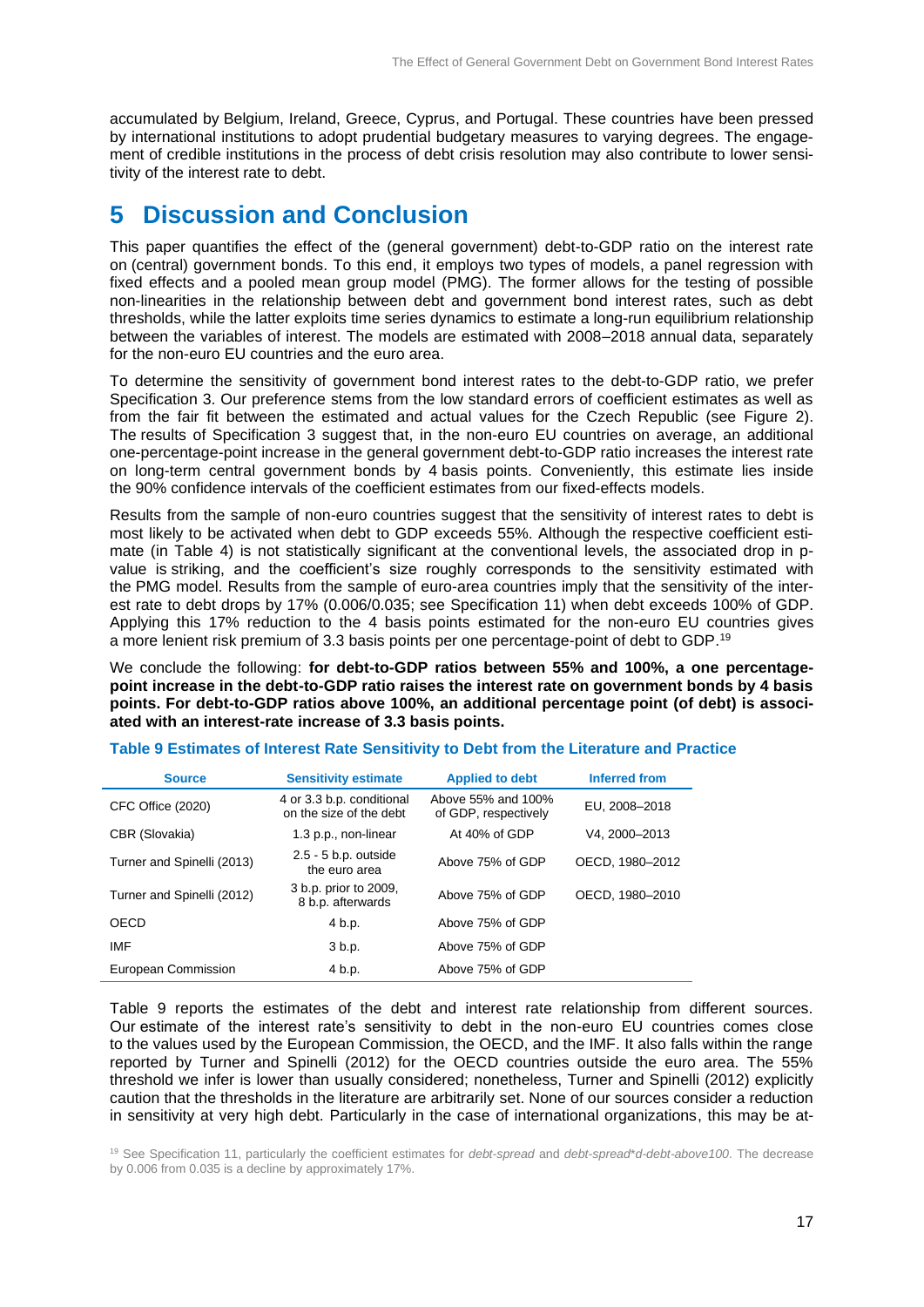tributed to concerns about overly optimistic projections of debt growth, as applying a low sensitivity of interest rates to debt lowers the differential between the interest rate and the growth rate of the economy, which is a central parameter in debt sustainability analyses.

In the Report on the Long-Term Sustainability of Public Finances (CFC, 2019), a premium of 3.9 basis points is applied to each percentage point of the general government debt to GDP in excess of 55%. The projection thus leads to debt corresponding to 222% of GDP in 2069. If no premium is considered, the result would be a debt-to-GDP ratio of 175%.

If we were to use the results of this study and apply a premium of 4.0 basis points, debt in 2069 would amount to some 224% of GDP. If we were to take into account the more lenient premium once debt exceeds 100% of GDP, debt in 2069 would stand at 214% of GDP. The softer premium does not make much difference, because it applies only after the debt-to-GDP ratio surpasses 100%, which is projected to happen in 2055.

Taking the relationship between the government bond interest rate and debt into consideration substantially changes the dynamics of public finance projections. It accentuates the effect of today's fiscal decisions on future debt and sustainability. The higher interest rate, which results from a higher risk premium, does not apply solely to new debt; it makes all existing debt more expensive when refinanced. So, an increase in the interest rate on government bonds in response to high debt can make the general government debt unexpectedly costly. In the light of this, the application of a high-debt penalty in the sustainability reports published by the Czech Fiscal Council appears justified and the magnitude that has been used so far (3.9 basis points in excess of 55% of GDP) as reasonable.

Nevertheless, the sensitivity of this paper's estimates to changes in the period under investigation, coupled with the various estimates in the literature, support the notion that a universal, always applicable high-debt penalty does not exist. The relationship between general government debt and the interest rate on government bonds is subject to circumstances. As for the current ones, let's mention the recollections of the financial, economic, and sovereign risk crises as well as the commitment and potential of international institutions and central banks to mitigate them.

# **References**

Alcidi, C. and Gros, D. 2018. *Debt Sustainability Assessments: The state of the art. European Union*. Available at:

[http://www.europarl.europa.eu/RegData/etudes/IDAN/2018/624426/IPOL\\_IDA\(2018\)624426\\_EN.pdf](http://www.europarl.europa.eu/RegData/etudes/IDAN/2018/624426/IPOL_IDA(2018)624426_EN.pdf) [24.6.2019].

Alcidi, C. and Gros, D. 2019. *Public debt and the risk premium: A dangerous doom loop.* CEPS Policy Insights, no 2019-06. Available at: [https://www.ceps.eu/wp](https://www.ceps.eu/wp-content/uploads/2019/05/PI2019_06_CA_DG_Debtandriskpremiathedoomloop.pdf)[content/uploads/2019/05/PI2019\\_06\\_CA\\_DG\\_Debtandriskpremiathedoomloop.pdf](https://www.ceps.eu/wp-content/uploads/2019/05/PI2019_06_CA_DG_Debtandriskpremiathedoomloop.pdf) [21.6.2019].

Ardagna, S., Caselli, F. and Lane, T. 2007. Fiscal Discipline and the Cost of Public Debt Service: Some Estimates for OECD Countries. *The B. E. Journal of Macroeconomics*, 7(1), pp 1-35.

Congressional Budget Office (CBO). 2019. *The 2019 Long-Term Budget Outlook*. Available at: <https://www.cbo.gov/system/files/2019-06/55331-LTBO-2.pdf> [8. 8. 2019].

Council for Budget Responsibility (CBR) Secretariat. 2014. *Report on the Long-Term Sustainability of Public Finances (April 2014).* Available at:

[https://www.rozpoctovarada.sk/download2/sustainability\\_report\\_2014\\_en\\_final.pdf](https://www.rozpoctovarada.sk/download2/sustainability_report_2014_en_final.pdf) [8. 8. 2019].

Czech Fiscal Council (CFC). 2019. *Report on the Long-Term Sustainability of Public Finances.* Available at: [https://unrr.cz/wp-content/uploads/2019/10/REPORT-ON-THE-LONG-TERM-](https://unrr.cz/wp-content/uploads/2019/10/REPORT-ON-THE-LONG-TERM-SUSTAINABILITY-OF-PUBLIC-FINANCES.pdf)[SUSTAINABILITY-OF-PUBLIC-FINANCES.pdf](https://unrr.cz/wp-content/uploads/2019/10/REPORT-ON-THE-LONG-TERM-SUSTAINABILITY-OF-PUBLIC-FINANCES.pdf) [26. 11. 2019].

Engen, E. and Hubbard, R. G. 2004. *Federal Government Debts and Interest Rates.* Working Paper 10681, National Bureau of Economic Research. Available at:<http://www.nber.org/papers/w1068> [18. 11. 2019].

Haugh, D., Ollovaud, P. and Turner, D. 2009. *What Drives Sovereign Risk Premiums? An Analysis of Recent Evidence from the Euro Area.* OECD Economics Department Working Papers No. 718.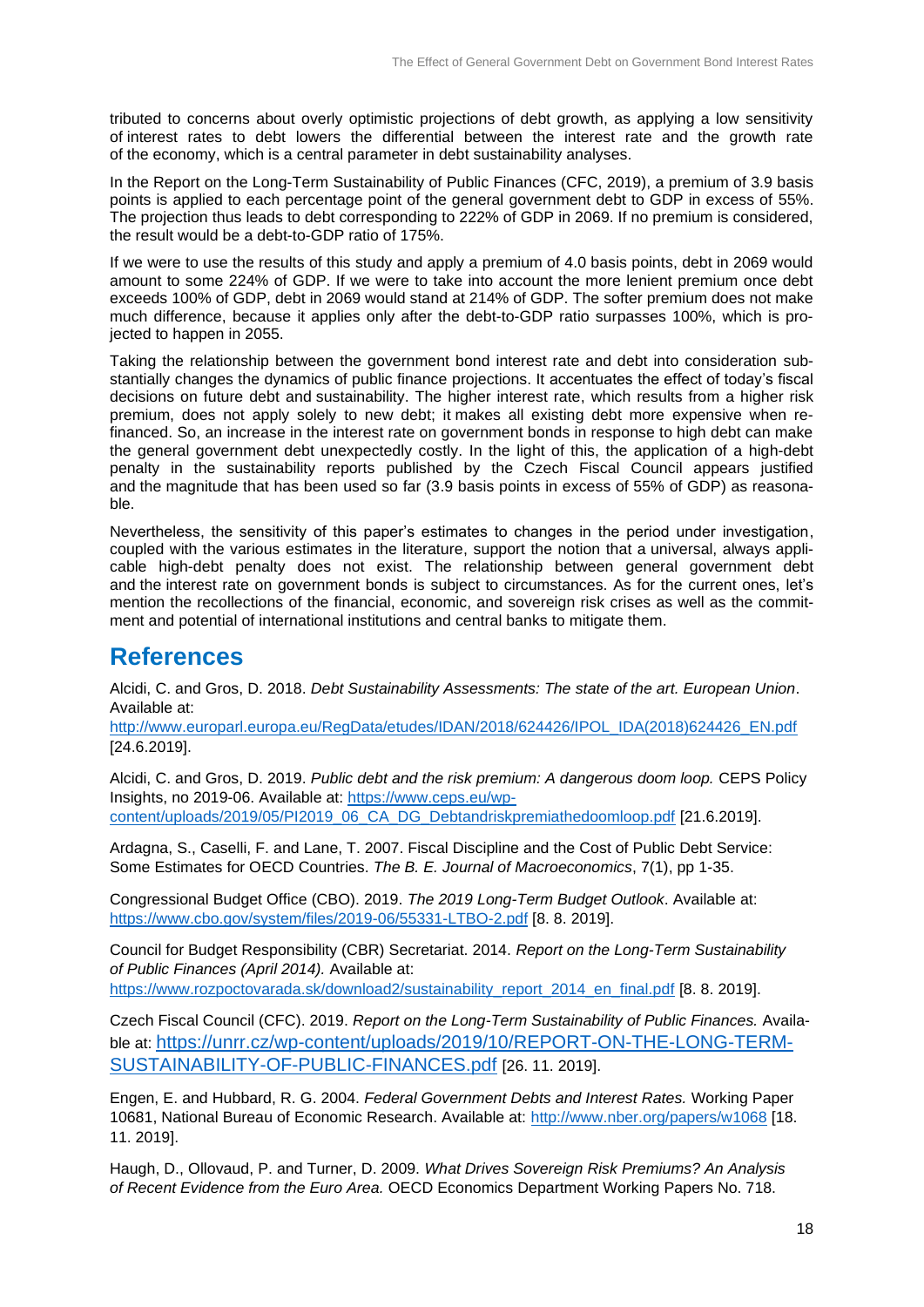Available at: [https://www.oecd-](https://www.oecd-ilibrary.org/docserver/222675756166.pdf?expires=1561626406&id=id&accname=guest&checksum=4654C62427E606EA8F3BE1E54528064C)

[ili-](https://www.oecd-ilibrary.org/docserver/222675756166.pdf?expires=1561626406&id=id&accname=guest&checksum=4654C62427E606EA8F3BE1E54528064C)

[brary.org/docserver/222675756166.pdf?expires=1561626406&id=id&accname=guest&checksum=465](https://www.oecd-ilibrary.org/docserver/222675756166.pdf?expires=1561626406&id=id&accname=guest&checksum=4654C62427E606EA8F3BE1E54528064C) [4C62427E606EA8F3BE1E54528064C](https://www.oecd-ilibrary.org/docserver/222675756166.pdf?expires=1561626406&id=id&accname=guest&checksum=4654C62427E606EA8F3BE1E54528064C) [27.6.2019].

Janáček, K., Komárková, Z., Hlaváček, M. and Komárek, L. 2012. *Impacts of the Sovereign Default Crisis on the Czech Financial Sector.* Financial Stability Report 2011/2012, pp. 118-128. Prague: Czech National Bank.

Kučera, A. and Szabo, M. 2019. *Estimating the Neutral Czech Government Bond Yield Curve.* Thematic Article on Financial Stability 3/2019. Available at: [https://www.cnb.cz/export/sites/cnb/en/financial-stability/.galleries/thematic-articles-on-financial](https://www.cnb.cz/export/sites/cnb/en/financial-stability/.galleries/thematic-articles-on-financial-stability/tafs_2019_03_en.pdf)[stability/tafs\\_2019\\_03\\_en.pdf](https://www.cnb.cz/export/sites/cnb/en/financial-stability/.galleries/thematic-articles-on-financial-stability/tafs_2019_03_en.pdf) [22.11.2019].

Kučera, A., Dvořák, M. and Komárková, Z. 2017. *Decomposition of the Czech Government Bond Yield Curve*. Financial Stability Report 2016/2017, pp 125-134. Prague: Czech National Bank.

Office for Budget Responsibility (OBR). 2011. *Fiscal sustainability report*. Available at: <https://obr.uk/fsr/fiscal-sustainability-report-july-2011/> [8. 8. 2019].

Office for Budget Responsibility (OBR). 2018. *Fiscal sustainability report*. Available at: <https://cdn.obr.uk/FSR-July-2018-1.pdf> [8. 8. 2019].

Pesaran, M. H., Shin, Y. and Smith, R. P. 1999. Pooled Mean Estimation of Dynamic Heterogeneous Panels. *Journal of the American Statistical Association*, vol. 94, no. 446, pp. 621-634.

Turner D. and Spinelli, F. 2012. *Interest-rate-growth differentials and government debt dynamics.* OECD Journal: Economic Studies, vol. 2012/1. Available at: [https://www.oecd.org/eco/growth/interest](https://www.oecd.org/eco/growth/interest-rate-growth-differentials-and-government-debt-dynamics.pdf)[rate-growth-differentials-and-government-debt-dynamics.pdf](https://www.oecd.org/eco/growth/interest-rate-growth-differentials-and-government-debt-dynamics.pdf) [28.6.2019].

Turner, D. and Spinelli, F. 2013. *The Effect of Government Debt, External Debt and their Interaction on OECD Interest Rates*. OECD Economics Department Working Papers, No. 1103. Available at: <https://doi.org/10.1787/5k3ttg5c0026-en> [18. 11. 2019].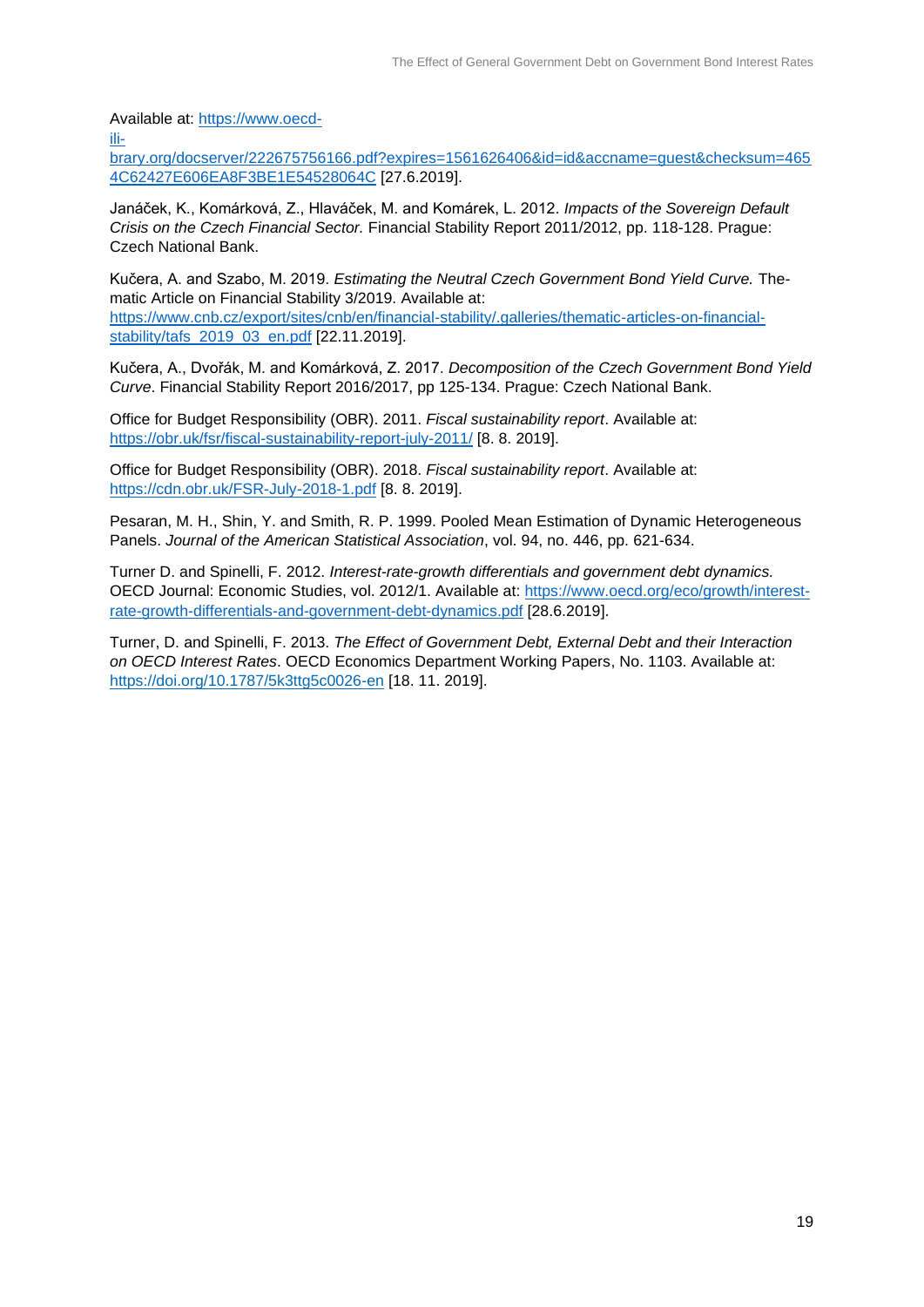# **Appendix**

### **Confidence Intervals of Selected Point Estimates**

|                                   | <b>Coefficient estimate</b> | 90% CI            | 95% CI           | 99% CI            |
|-----------------------------------|-----------------------------|-------------------|------------------|-------------------|
| SPECIFICATION 3<br>debt           | 0.040                       | (0.040; 0.040)    | (0.040; 0.040)   | (0.040, 0.040)    |
| SPECIFICATION 5<br>debt-spread    | 0.023                       | $(-0.019, 0.064)$ | $(-0.027:0.072)$ | $(-0.043, 0.089)$ |
| SPECIFICATION 9<br>p-debt-above60 | 0.032                       | (0.015; 0.049)    | (0.011; 0.052)   | (0.005; 0.059)    |

### **Descriptive Statistics, Sample of Non-Euro EU Countries (99 observations)**

|                  | <b>Mean</b> | <b>Median</b> | <b>Max</b> | Min       | <b>Std. deviation</b> |
|------------------|-------------|---------------|------------|-----------|-----------------------|
| Ca               | $-0.365$    | $-0.700$      | 10.600     | $-24.400$ | 5.786                 |
| Debt             | 49.733      | 44.200        | 87.900     | 12.400    | 21.112                |
| Debt-spread      | $-22.876$   | $-27.500$     | 25.900     | $-66.500$ | 21.746                |
| Gap              | $-0.919$    | $-0.867$      | 9.269      | $-5.612$  | 2.501                 |
| Gap-spread       | $-0.697$    | $-0.735$      | 7.468      | $-5.696$  | 2.270                 |
| Infl-dflt        | 2.293       | 1.896         | 16.016     | $-1.425$  | 2.088                 |
| Infl-dflt-spread | 0.905       | 0.618         | 15.109     | $-2.638$  | 2.209                 |
| Int-dflt         | 1.395       | 1.301         | 5.422      | $-7.168$  | 2.221                 |
| Int-dflt-spread  | 1.139       | 1.060         | 4.739      | $-10.213$ | 2.285                 |
| Int-hicp         | 1.468       | 1.416         | 4.811      | $-4.026$  | 1.620                 |
| Int-hicp-spread  | 1.289       | 1.096         | 4.682      | $-5.420$  | 1.774                 |
| Int-nom          | 3.698       | 3.360         | 9.690      | 0.320     | 2.232                 |
| Int-nom-spread   | 2.053       | 1.990         | 6.470      | $-0.100$  | 1.699                 |
| P-debt-above60   | 5.447       | 0.000         | 27.900     | 0.000     | 9.217                 |
| Prim-balance     | $-0.725$    | $-0.500$      | 4.600      | $-8.300$  | 2.502                 |
| Prim-deficit     | $-1.354$    | $-0.500$      | 0.000      | $-8.300$  | 1.892                 |

# **Descriptive Statistics, Sample of Euro-Area Countries (176 observations)**

|                  | <b>Mean</b> | <b>Median</b> | <b>Max</b> | <b>Min</b> | <b>Std. deviation</b> |
|------------------|-------------|---------------|------------|------------|-----------------------|
| Ca               | 0.683       | 0.700         | 12.500     | $-15.000$  | 5.312                 |
| Debt             | 79.439      | 72.600        | 181.100    | 14.600     | 34.978                |
| Debt-spread      | 7.257       | 3.200         | 120.200    | $-50.600$  | 36.286                |
| Ecb-debt-held    | 59.486      | 26.627        | 176.544    | 6.170      | 60.330                |
| Gap              | $-1.711$    | $-1.209$      | 6.632      | $-15.901$  | 3.753                 |
| Gap-spread       | $-1.582$    | $-0.919$      | 5.215      | $-15.919$  | 3.605                 |
| Infl-dflt        | 1.307       | 1.269         | 11.725     | $-9.730$   | 1.999                 |
| Infl-dflt-spread | $-0.081$    | $-0.076$      | 10.818     | $-11.575$  | 2.126                 |
| Int-dflt         | 2.341       | 1.527         | 24.471     | $-6.132$   | 4.052                 |
| Int-dflt-spread  | 2.085       | 1.320         | 23.121     | $-7.785$   | 3.961                 |
| $Int-nom$        | 3.635       | 3.295         | 22.5       | 0.290      | 3.008                 |
| Int-nom-spread   | 1.980       | 1.050         | 21.000     | $-0.090$   | 2.566                 |
| P-debt-above60   | 24.576      | 12.600        | 121.100    | 0.000      | 29.686                |
| Prim-balance     | $-1.126$    | $-0.500$      | 5.600      | $-29.300$  | 3.824                 |
| Prim-deficit     | $-1.843$    | $-0.500$      | 0.000      | $-29.300$  | 3.267                 |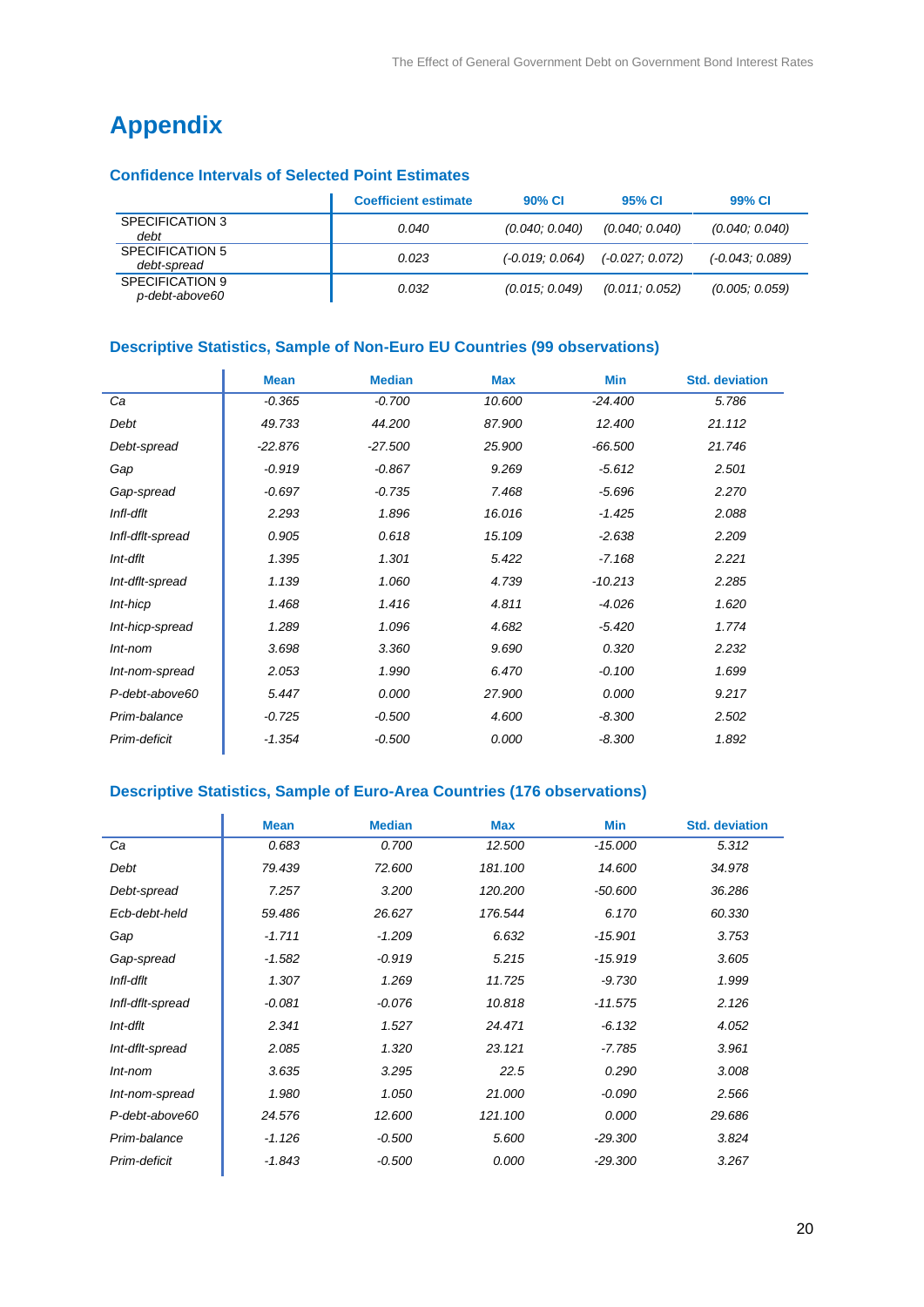

### **Variable** *int-nom***, Non-Euro EU Countries, 2008–18**

### **Variable** *int-dflt***, Non-Euro EU Countries, 2008–18**





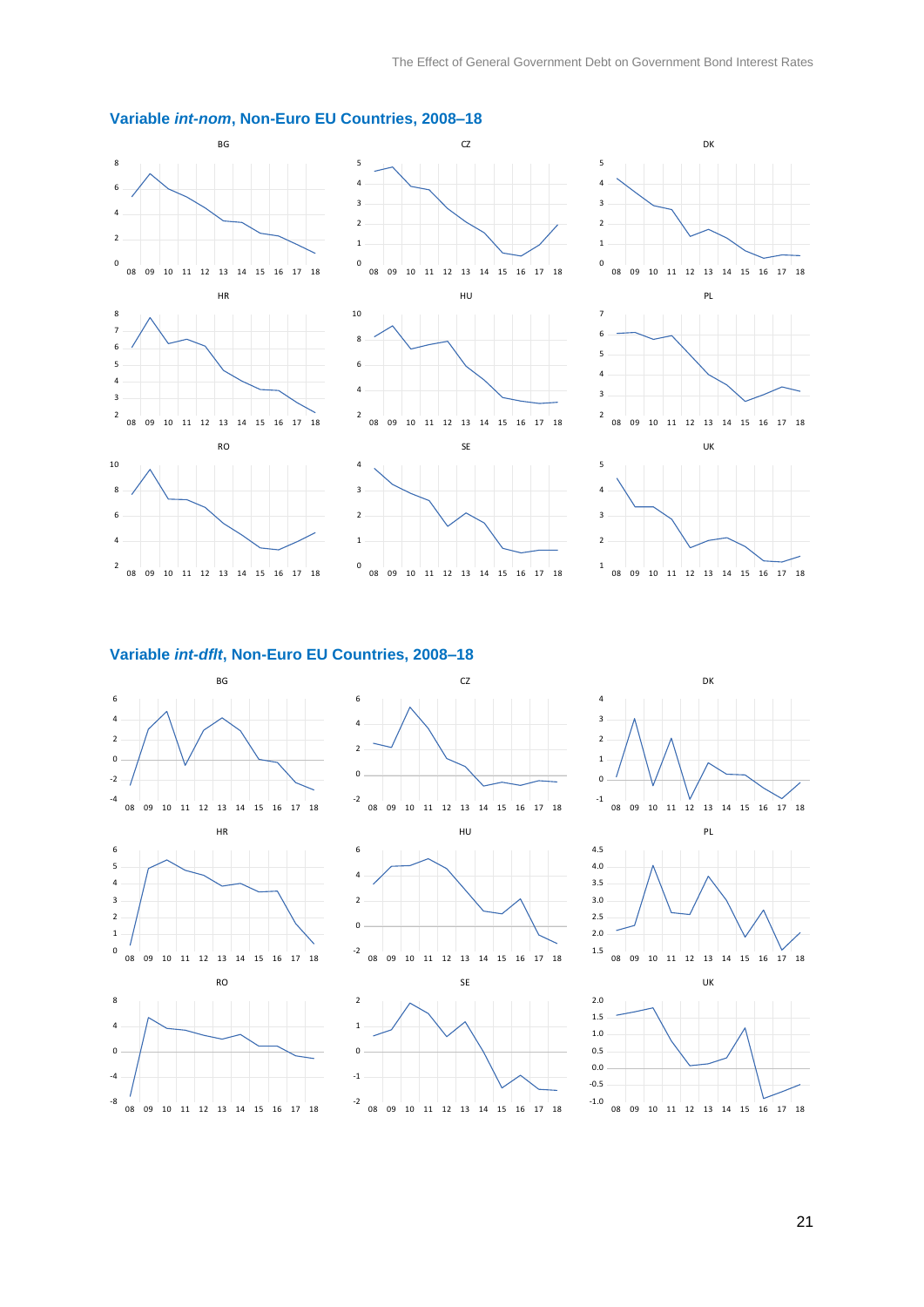

### **Variable** *int-hicp***, Non-Euro EU Countries, 2008–18**

#### **Variable** *debt,* **Non-Euro EU Countries, 2008–18**

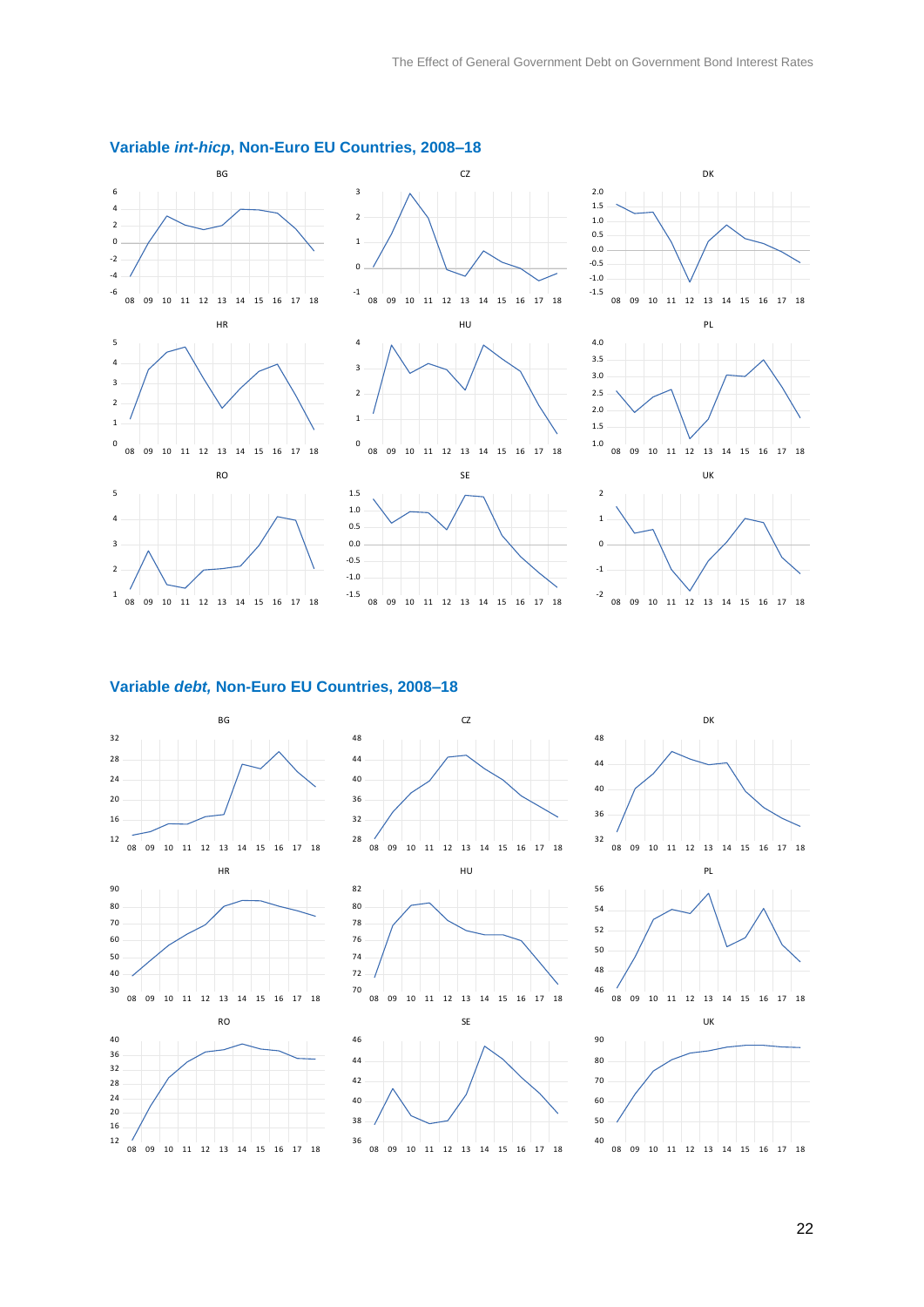

### **Variable** *prim-balance***, Non-Euro EU Countries, 2008–18**

#### **Variable** *int-nom***, Euro-Area Countries, 2008–18**

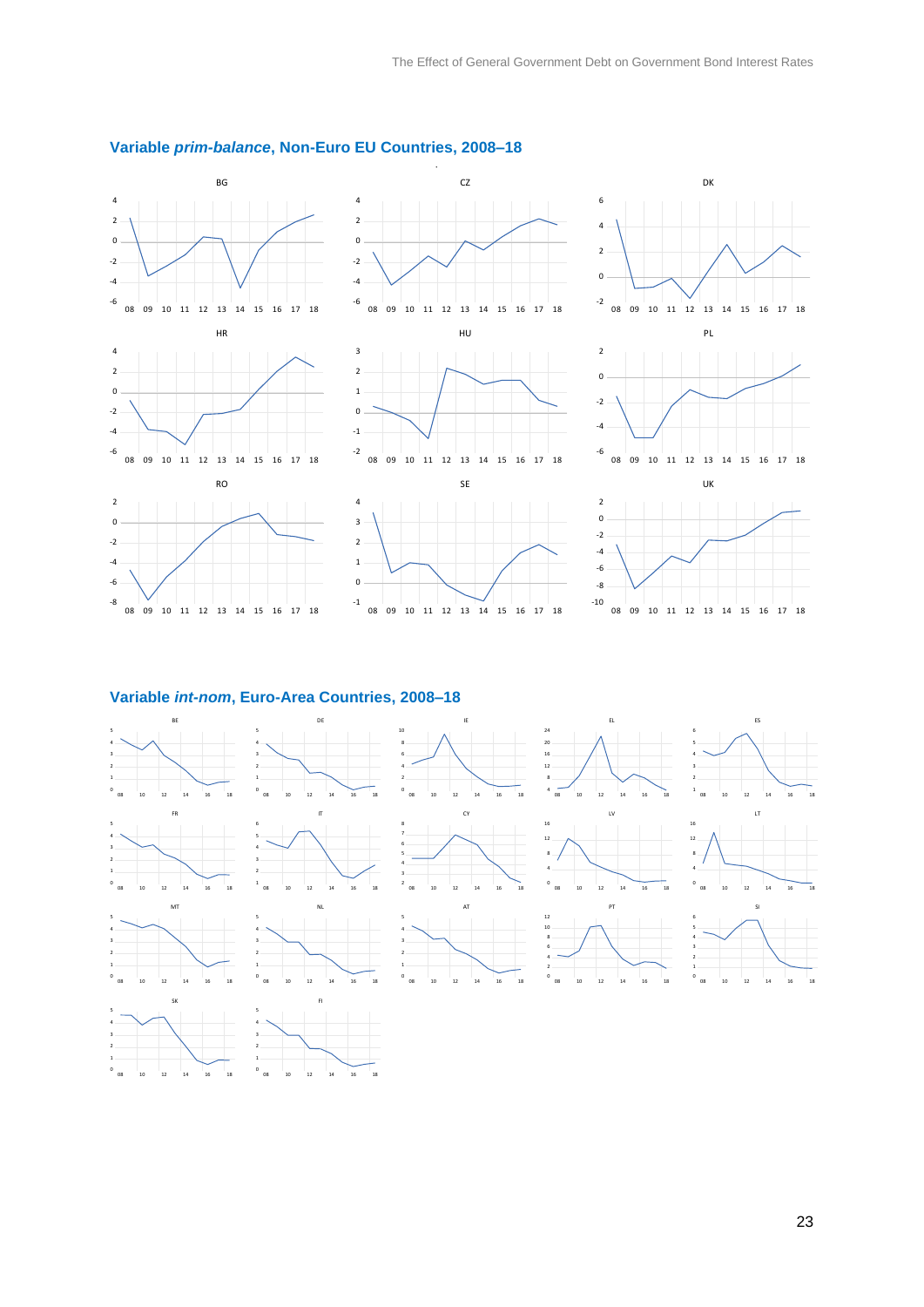

### **Variable** *int-dflt***, Euro-Area Countries, 2008–18**

#### **Variable** *debt,* **Euro-Area Countries, 2008–18**



**Variable** *prim-balance***, Euro-Area Countries, 2008–18**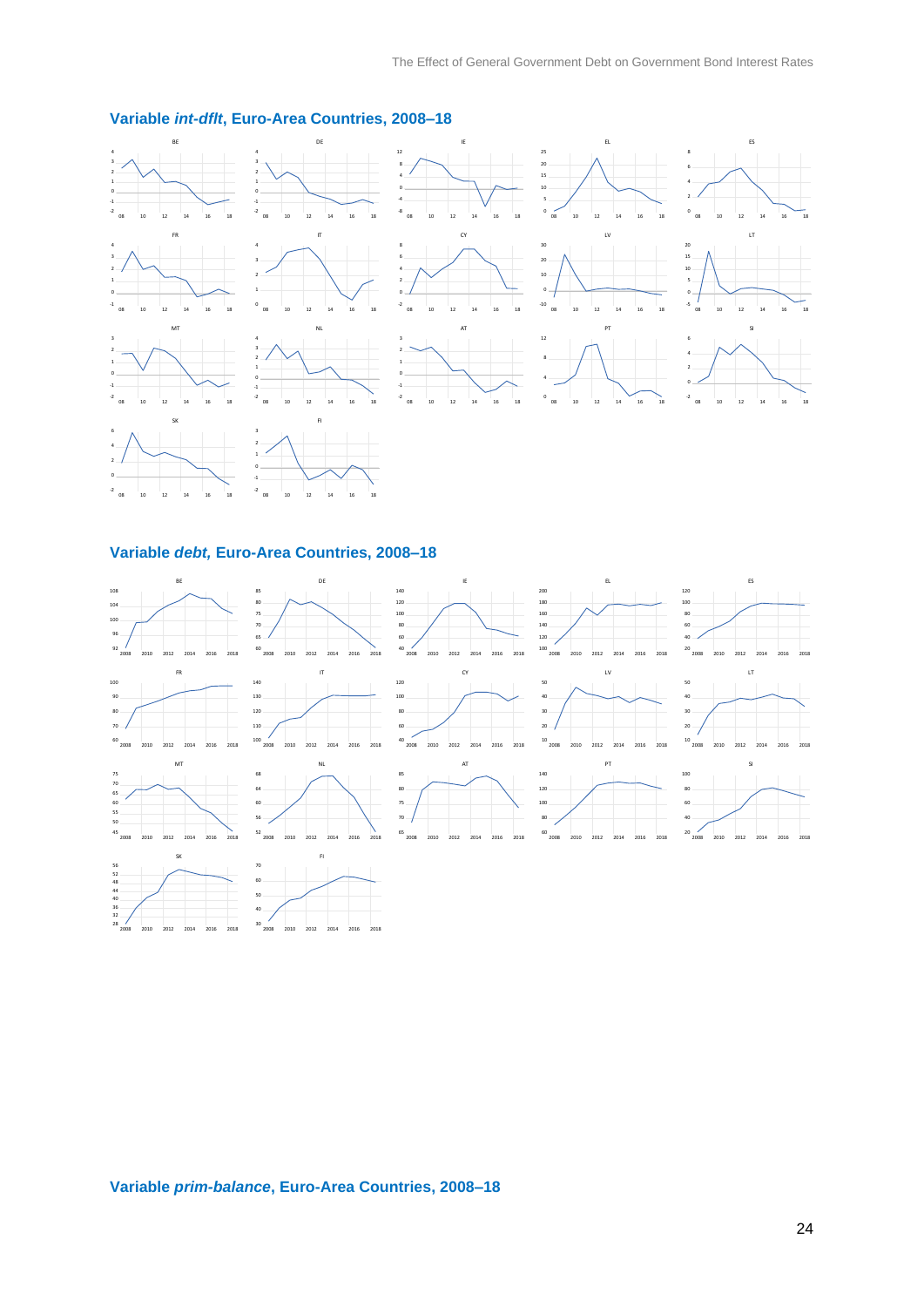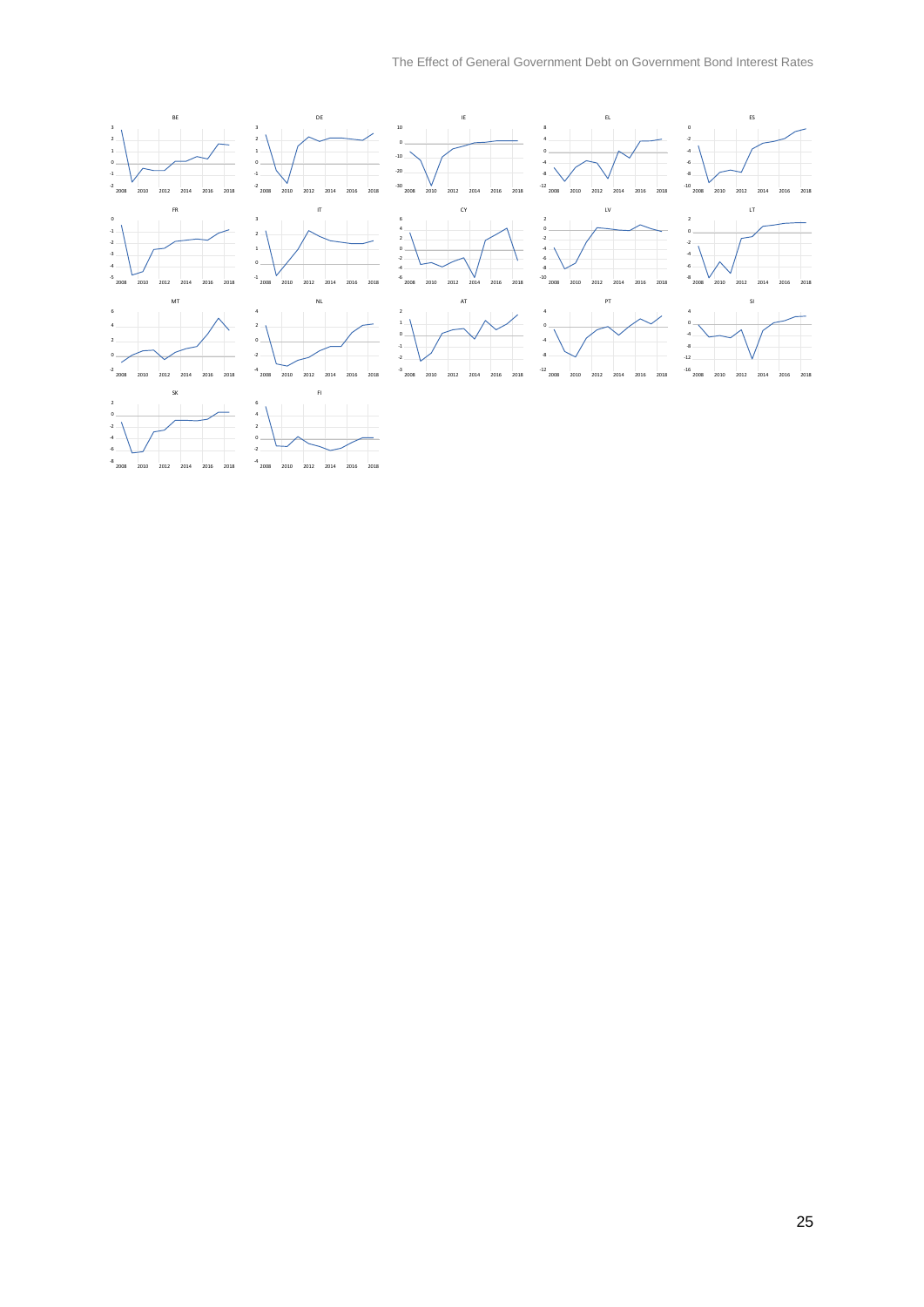### **Variables by Type, Sample of Non-Euro EU Countries**

| I(0)                           | I(1)                                                      |  |  |  |  |  |
|--------------------------------|-----------------------------------------------------------|--|--|--|--|--|
| <b>EXPLAINED VARIABLES</b>     |                                                           |  |  |  |  |  |
| Int-hicp-spread                | Int-dflt<br>Int-dflt-spread<br>Int-nom-spread<br>Int-hicp |  |  |  |  |  |
|                                | <b>DEBT VARIABLES</b>                                     |  |  |  |  |  |
| Debt-spread<br>P-debt-above60  | Debt<br>P-debt-above75                                    |  |  |  |  |  |
| <b>OTHER FISCAL VARIABLES</b>  |                                                           |  |  |  |  |  |
| Prim-balance<br>Prim-deficit   | Prim-balance-spread                                       |  |  |  |  |  |
| <b>OTHER CONTROL VARIABLES</b> |                                                           |  |  |  |  |  |
| Gap-spread<br>Infl-dflt        | Сa<br>Ca-spread<br>Gap<br>Infl-dflt-spread                |  |  |  |  |  |

Note: from the threshold variables only *p-debt-above60* and *p-debt-above75* are shown.

### **Variables by Type, Sample of Euro-Area Countries**

| I(O)                                                                                                                                            | I(1)                           |
|-------------------------------------------------------------------------------------------------------------------------------------------------|--------------------------------|
|                                                                                                                                                 | <b>EXPLAINED VARIABLES</b>     |
| Int-dflt<br>Int-dflt-spread<br>Int-hicp<br>Int-hicp-spread<br>Int-nom-spread                                                                    | Int-nom                        |
|                                                                                                                                                 | <b>DEBT VARIABLES</b>          |
| P-debt-above60<br>P-debt-above75<br>Debt-spread                                                                                                 | Debt                           |
|                                                                                                                                                 | <b>OTHER FISCAL VARIABLES</b>  |
| Prim-balance<br>Prim-deficit                                                                                                                    | Prim-balance-spread            |
|                                                                                                                                                 | <b>OTHER CONTROL VARIABLES</b> |
| Сa<br>Ca-spread<br>Infl-dflt<br>Infl-dflt-spread<br>Lig19<br>Lig19-spread<br>Gap-spread<br>Ecb-debt-held<br>Ez-ca<br>Ez-debt<br>Ez-prim-balance | Gap                            |

Note: from the threshold variables, only *p-debt-above60* and *p-debt-above75* are shown.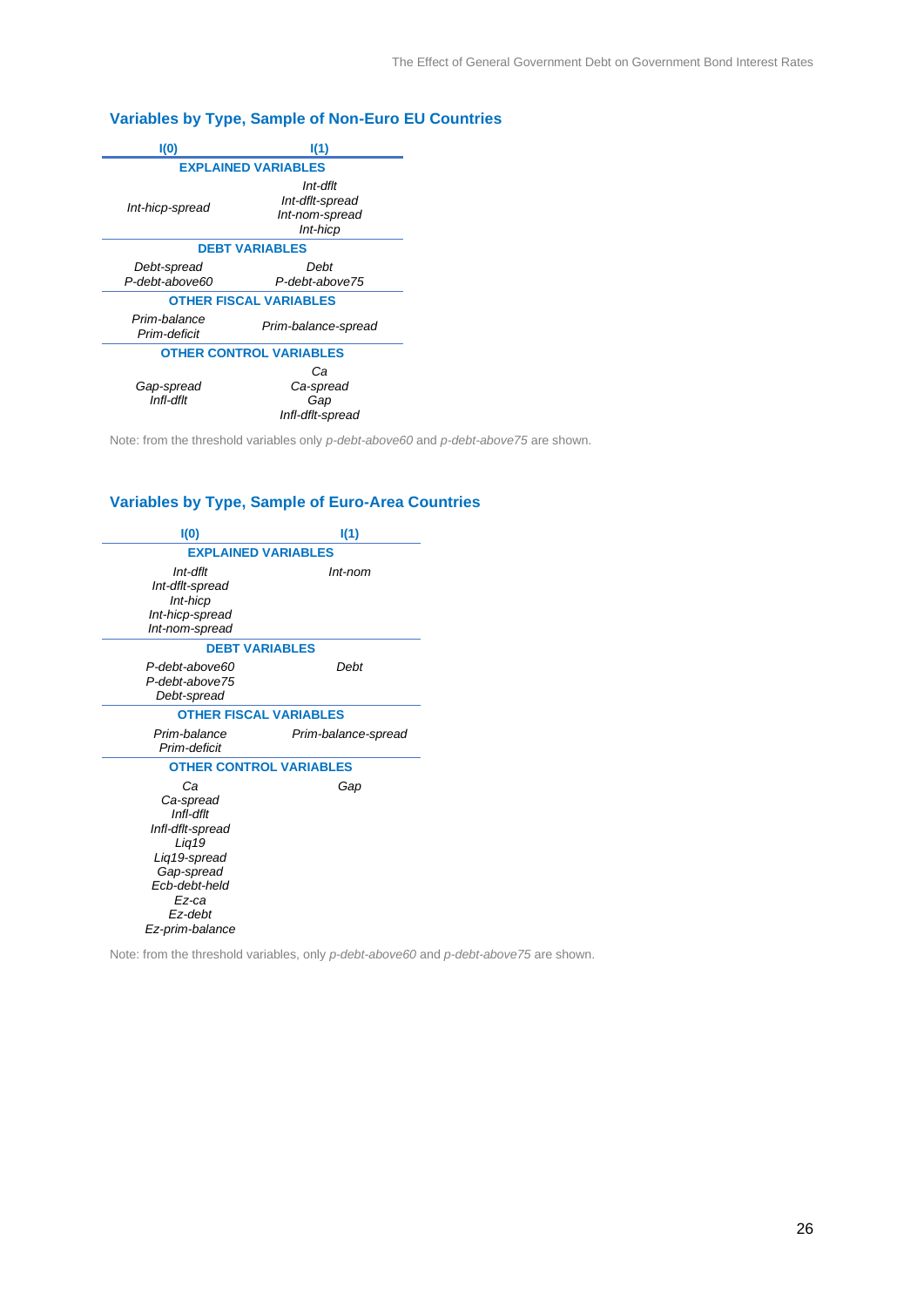# **Correlation Coefficients, Sample of Non-Euro EU Countries**

|                  | Debt                | Debt-spread           | Ecb-debt-held       | Gap-spread          | Infl-dflt-spread    | Int-dflt            | Int-hicp-spread     | Int-nom-spread      | P-debt-above60   | Prim-balance |
|------------------|---------------------|-----------------------|---------------------|---------------------|---------------------|---------------------|---------------------|---------------------|------------------|--------------|
| Debt             | $\mathbf{1}$        |                       |                     |                     |                     |                     |                     |                     |                  |              |
| Debt-spread      | 0.949<br>[0.000]    | 1                     |                     |                     |                     |                     |                     |                     |                  |              |
| Ecb-debt-held    | $-0.219$<br>[0.030] | $-0.233$<br>[0.020]   | 1                   |                     |                     |                     |                     |                     |                  |              |
| Gap-spread       | $-0.263$<br>[0.008] | $-0.119$<br>$[0.242]$ | 0.457<br>[0.000]    | 1                   |                     |                     |                     |                     |                  |              |
| Infl-dflt-spread | $-0.273$<br>[0.006] | $-0.181$<br>[0.073]   | 0.406<br>[0.000]    | 0.435<br>[0.000]    |                     |                     |                     |                     |                  |              |
| Int-dflt         | 0.228<br>[0.023]    | 0.052<br>[0.611]      | 0.239<br>[0.017]    | $-0.238$<br>[0.018] | $-0.454$<br>[0.000] | 1                   |                     |                     |                  |              |
| Int-hicp-spread  | 0.199<br>[0.049]    | 0.202<br>[0.045]      | $-0.506$<br>[0.000] | $-0.248$<br>[0.013] | $-0.237$<br>[0.018] | 0.289<br>[0.004]    | 1                   |                     |                  |              |
| Int-nom-spread   | 0.135<br>[0.184]    | 0.080<br>[0.430]      | 0.095<br>[0.349]    | 0.014<br>[0.888]    | 0.282<br>[0.005]    | 0.536<br>[0.000]    | 0.518<br>[0.000]    | 1                   |                  |              |
| P-debt-above60   | 0.881<br>[0.000]    | 0.851<br>[0.000]      | $-0.203$<br>[0.044] | $-0.200$<br>[0.047] | $-0.127$<br>[0.210] | 0.011<br>[0.273]    | 0.107<br>[0.294]    | 0.155<br>[0.127]    | $\mathbf{1}$     |              |
| Prim-balance     | $-0.016$<br>[0.874] | 0.126<br>[0.213]      | $-0.376$<br>[0.000] | $-0.108$<br>[0.288] | $-0.089$<br>[0.383] | $-0.347$<br>[0.000] | $-0.134$<br>[0.186] | $-0.255$<br>[0.011] | 0.021<br>[0.837] | 1            |

Note: p-values in [ ].